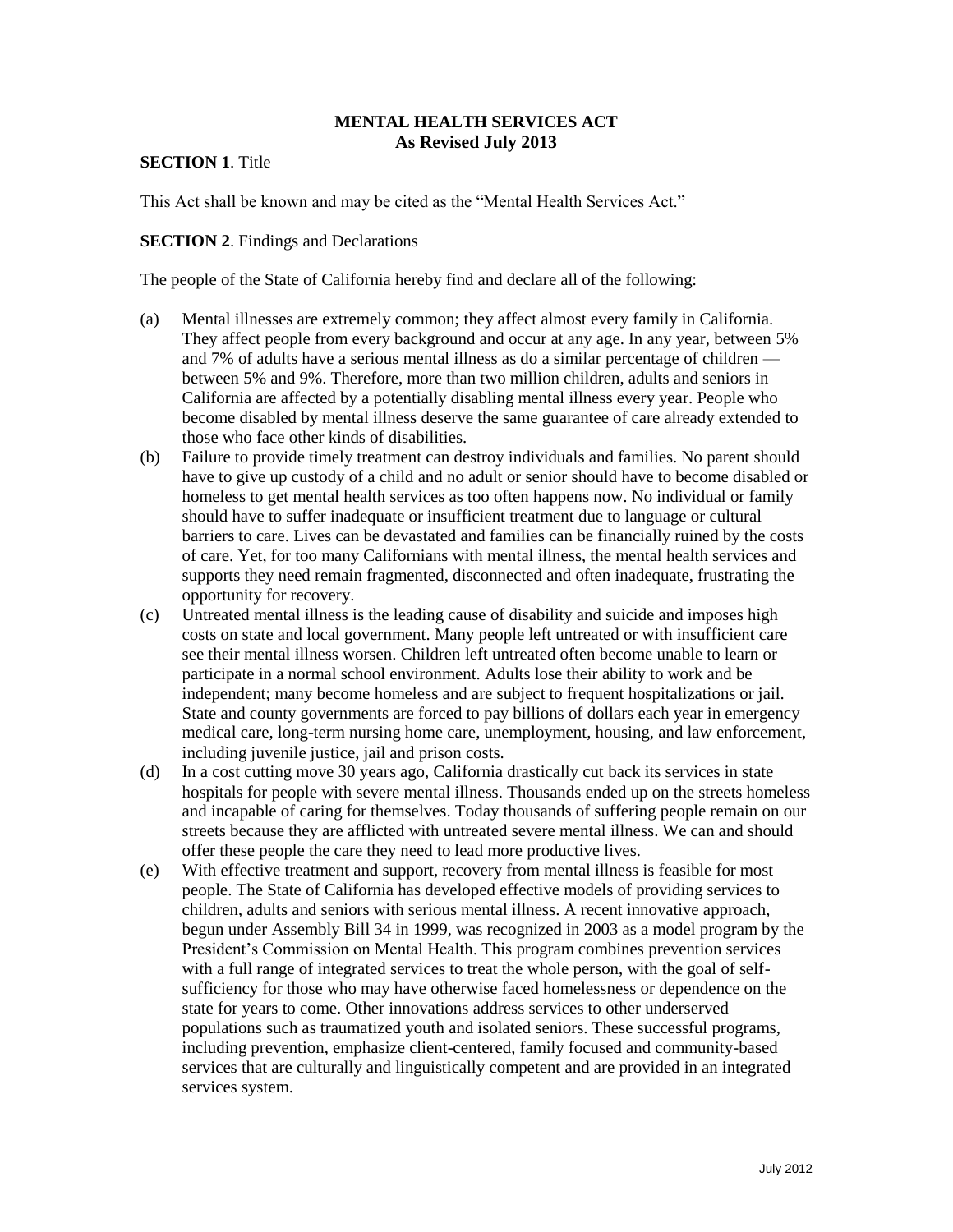- (f) By expanding programs that have demonstrated their effectiveness, California can save lives and money. Early diagnosis and adequate treatment provided in an integrated service system is very effective; and by preventing disability, it also saves money. Cutting mental health services wastes lives and costs more. California can do a better job saving lives and saving money by making a firm commitment to providing timely, adequate mental health services.
- (g) To provide an equitable way to fund these expanded services while protecting other vital state services from being cut, very high-income individuals should pay an additional one percent of that portion of their annual income that exceeds one million dollars (\$1,000,000). About 1/10 of one percent of Californians have incomes in excess of one million dollars (\$1,000,000). They have an average pre-tax income of nearly five million dollars (\$5,000,000). The additional tax paid pursuant to this represents only a small fraction of the amount of tax reduction they are realizing through recent changes in the federal income tax law and only a small portion of what they save on property taxes by living in California as compared to the property taxes they would be paying on multimillion dollar homes in other states.

# **SECTION 3**. Purpose and Intent.

The people of the State of California hereby declare their purpose and intent in enacting this act to be as follows:

- (a) To define serious mental illness among children, adults and seniors as a condition deserving priority attention, including prevention and early intervention services and medical and supportive care.
- (b) To reduce the long-term adverse impact on individuals, families and state and local budgets resulting from untreated serious mental illness.
- (c) To expand the kinds of successful, innovative service programs for children, adults and seniors begun in California, including culturally and linguistically competent approaches for underserved populations. These programs have already demonstrated their effectiveness in providing outreach and integrated services, including medically necessary psychiatric services, and other services, to individuals most severely affected by or at risk of serious mental illness.
- (d) To provide state and local funds to adequately meet the needs of all children and adults who can be identified and enrolled in programs under this measure. State funds shall be available to provide services that are not already covered by federally sponsored programs or by individuals' or families' insurance programs.
- (e) To ensure that all funds are expended in the most cost effective manner and services are provided in accordance with recommended best practices subject to local and state oversight to ensure accountability to taxpayers and to the public.

**SECTION 4**. Part 3.6 (commencing with Section 5840) is added to Division 5 of the Welfare and Institutions Code, to read:

#### PART 3.6 PREVENTION AND EARLY INTERVENTION PROGRAMS

5840. (a) The State Department of Health Care Services, in coordination with counties, shall establish a program designed to prevent mental illnesses from becoming severe and disabling. The program shall emphasize improving timely access to services for underserved populations.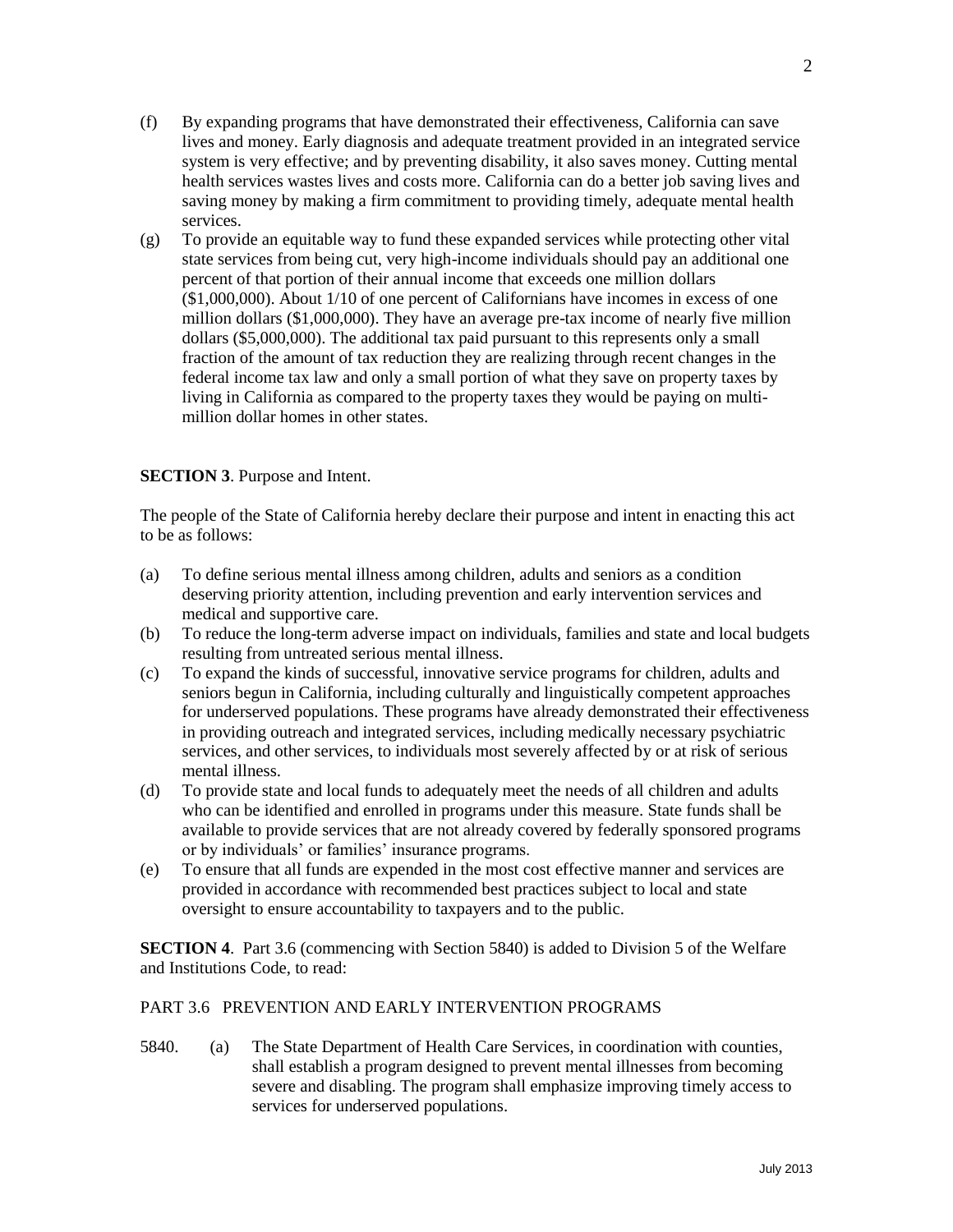- (b) The program shall include the following components:
	- (1) Outreach to families, employers, primary care health care providers, and others to recognize the early signs of potentially severe and disabling mental illnesses.
	- (2) Access and linkage to medically necessary care provided by county mental health programs for children with severe mental illness, as defined in Section 5600.3, and for adults and seniors with severe mental illness, as defined in Section 5600.3, as early in the onset of these conditions as practicable.
	- (3) Reduction in stigma associated with either being diagnosed with a mental illness or seeking mental health services.
	- (4) Reduction in discrimination against people with mental illness.
- (c) The program shall include mental health services similar to those provided under other programs effective in preventing mental illnesses from becoming severe, and shall also include components similar to programs that have been successful in reducing the duration of untreated severe mental illnesses and assisting people in quickly regaining productive lives.
- (d) The program shall emphasize strategies to reduce the following negative outcomes that may result from untreated mental illness:
	- (1) Suicide.
	- (2) Incarcerations.
	- (3) School failure or dropout.
	- (4) Unemployment.
	- (5) Prolonged suffering.
	- (6) Homelessness.
	- (7) Removal of children from their homes.
- (e) Prevention and early intervention funds may be used to broaden the provision of community-based mental health services by adding prevention and early intervention services or activities to these services.
- (f) In consultation with mental health stakeholders, and consistent with regulations from the Mental Health Services Oversight and Accountability Commission, pursuant to Section 5846, the department shall revise the program elements in Section 5840 applicable to all county mental health programs in future years to reflect what is learned about the most effective prevention and intervention programs for children, adults, and seniors.

5840.2 (a) The department shall contract for the provision of services pursuant to this part with each county mental health program in the manner set forth in Section 5897.

**SECTION 5.** Article 11 (commencing with Section 5878.1) is added to Chapter 1 of Part 4 of Division 5 of the Welfare and Institutions Code, to read:

Article 11. Services for Children with Severe Mental Illness.

5878.1 (a) It is the intent of this article to establish programs that ensure services will be provided to severely mentally ill children as defined in Section 5878.2 and that they be part of the children's system of care established pursuant to this part. It is the intent of this act that services provided under this chapter to severely mentally ill children are accountable, developed in partnership with youth and their families, culturally competent, and individualized to the strengths and needs of each child and his or her family.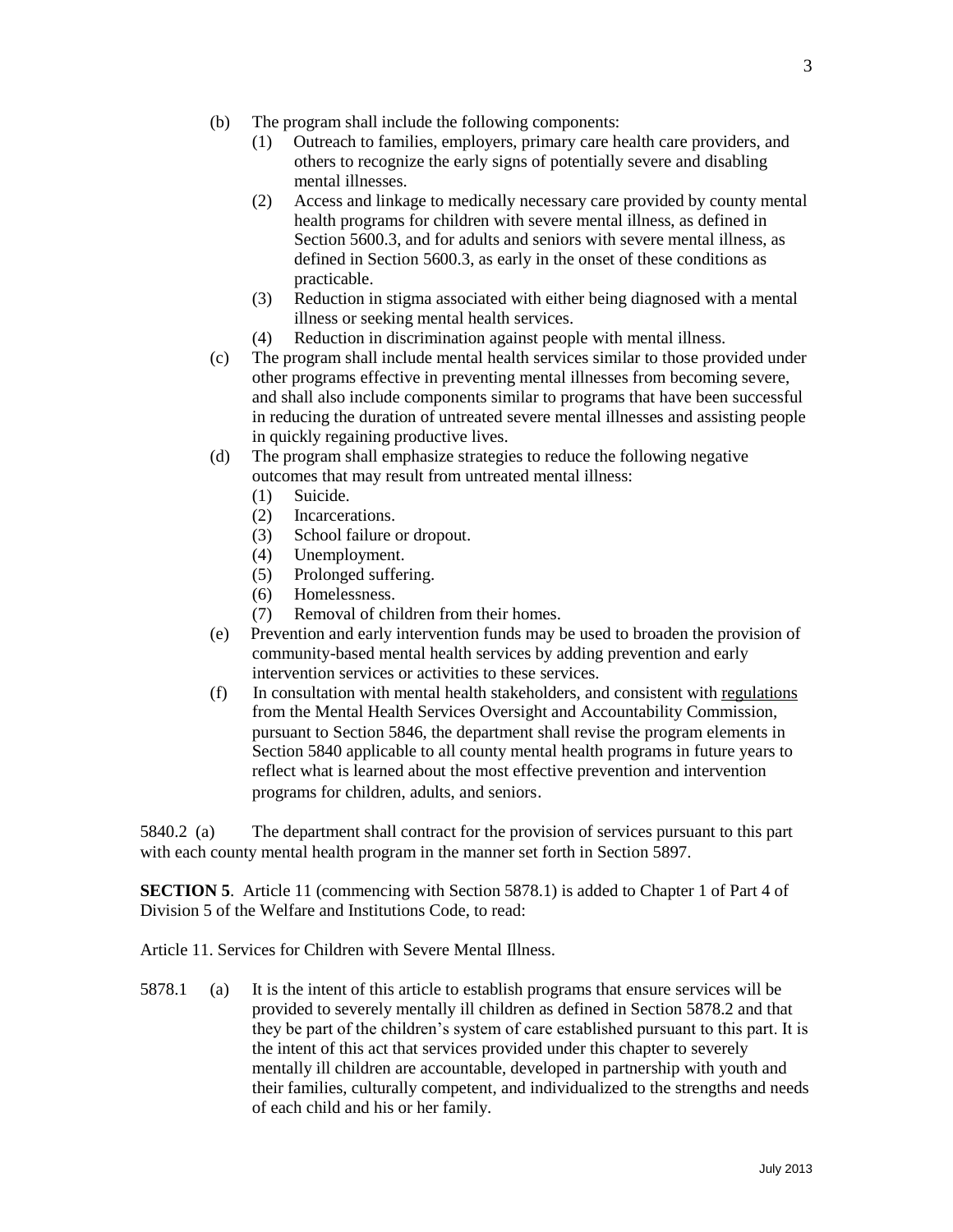- (b) Nothing in this act shall be construed to authorize any services to be provided to a minor without the consent of the child's parent or legal guardian beyond those already authorized by existing statute.
- 5878.2 For purposes of this article, severely mentally ill children means minors under the age of 18 who meet the criteria set forth in subdivision (a) of Section 5600.3.
- 5878.3 (a) Subject to the availability of funds as determined pursuant to Part 4.5 (commencing with Section 5890), county mental health programs shall offer services to severely mentally ill children for whom services under any other public or private insurance or other mental health or entitlement program is inadequate or unavailable. Other entitlement programs include but are not limited to mental health services available pursuant to Medi-Cal, child welfare, and special education programs. The funding shall cover only those portions of care that cannot be paid for with public or private insurance, other mental health funds or other entitlement programs.
	- (b) Funding shall be at sufficient levels to ensure that counties can provide each child served all of the necessary services set forth in the applicable treatment plan developed in accordance with this part, including services where appropriate and necessary to prevent an out of home placement**,** such as services pursuant to Chapter 4 (commencing with Section 18250) of Part 6 of Division 9.
	- (c) The State Department of Health Care Services shall contract with county mental health programs for the provision of services under this article in the manner set forth in Section 5897.

**SECTION 6.** Section 18257 is added to the Welfare and Institutions Code, to read:

- 18257. (a) The State Department of Social Services shall seek applicable federal approval to make the maximum number of children being served through such programs eligible for federal financial participation and amend any applicable state regulations to the extent necessary to eliminate any limitations on the numbers of children who can participate in these programs.
	- (b) Funds from the Mental Health Services Fund shall be made available to the State Department of Social Services for technical assistance to counties in establishing and administering projects. Funding shall include reasonable and necessary administrative costs in establishing and administering a project pursuant to this chapter and shall be sufficient to create an incentive for all counties to seek to establish programs pursuant to this chapter.

**SECTION 7**. Section 5813.5 is added to Part 3 of Division 5 of the Welfare and Institutions Code, to read:

- 5813.5. Subject to the availability of funds from the Mental Health Services Fund, the state shall distribute funds for the provision of services under Sections 5801, 5802, and 5806 to county mental health programs. Services shall be available to adults and seniors with severe illnesses who meet the eligibility criteria in subdivisions (b) and (c) of Section 5600.3. For purposes of this act, seniors means older adult persons identified in Part 3 (commencing with Section 5800) of this division.
	- (a) Funding shall be provided at sufficient levels to ensure that counties can provide each adult and senior served pursuant to this part with the medically necessary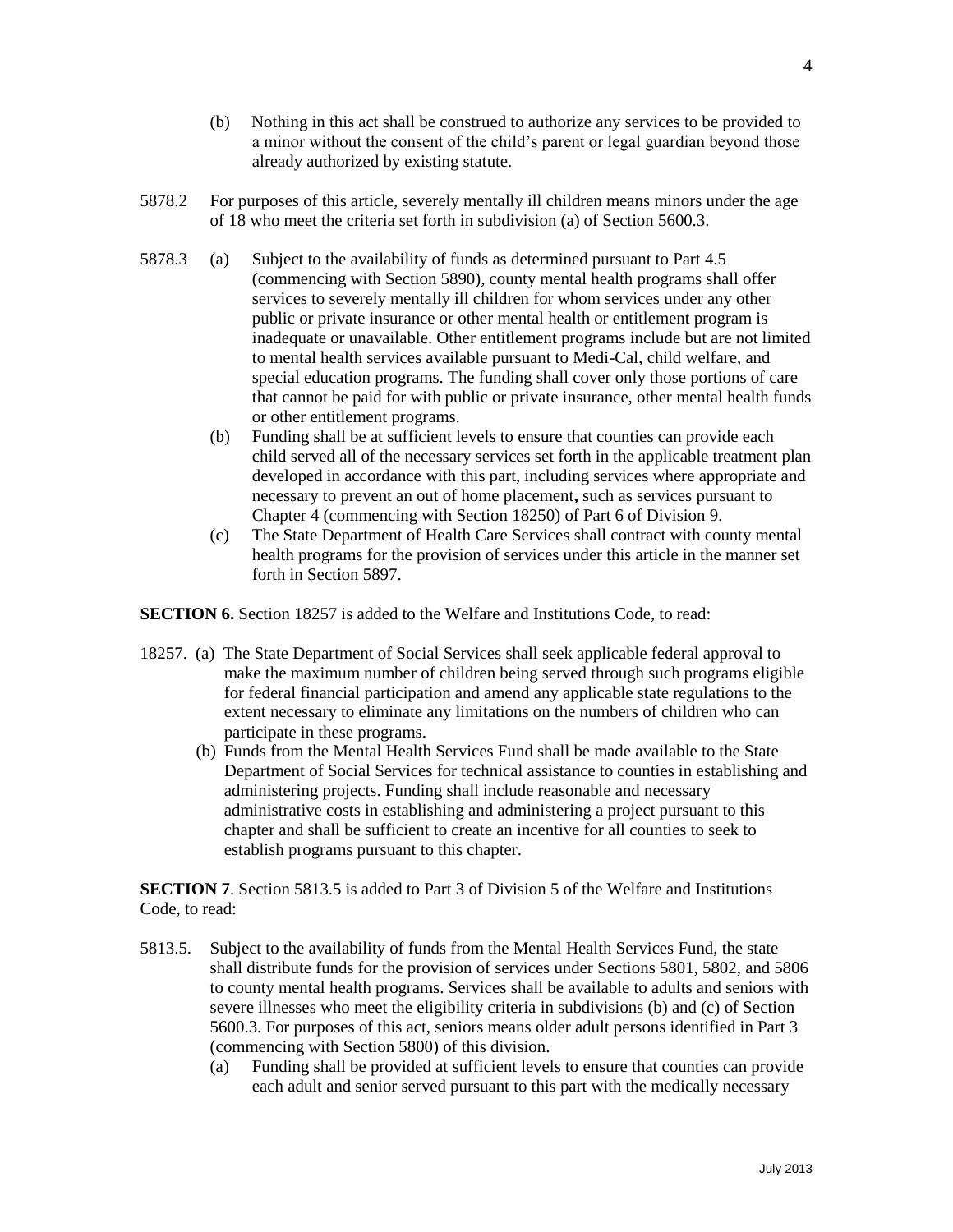mental health services, medications, and supportive services set forth in the applicable treatment plan.

- (b) The funding shall only cover the portions of those costs of services that cannot be paid for with other funds including other mental health funds, public and private insurance, and other local, state, and federal funds.
- (c) Each county mental health programs plan shall provide for services in accordance with the system of care for adults and seniors who meet the eligibility criteria in subdivisions (b) and (c) of Section 5600.3.
- (d) Planning for services shall be consistent with the philosophy, principles, and practices of the Recovery Vision for mental health consumers:
	- (1) To promote concepts key to the recovery for individuals who have mental illness: hope, personal empowerment, respect, social connections, selfresponsibility, and self-determination.
	- (2) To promote consumer-operated services as a way to support recovery.
	- (3) To reflect the cultural, ethnic, and racial diversity of mental health consumers.
	- (4) To plan for each consumer's individual needs.
- (e) The plan for each county mental health program shall indicate, subject to the availability of funds as determined by Part 4.5 (commencing with Section 5890) of this division, and other funds available for mental health services, adults and seniors with a severe mental illness being served by this program are either receiving services from this program or have a mental illness that is not sufficiently severe to require the level of services required of this program.
- (f) Each county plan and annual update pursuant to Section 5847 shall consider ways to provide services similar to those established pursuant to the Mentally Ill Offender Crime Reduction Grant Program. Funds shall not be used to pay for persons incarcerated in state prison or parolees from state prisons.
- (g) The department shall contract for services with county mental health programs pursuant to Section 5897. After the effective date of this section the term grants referred to in Sections 5814 and 5814.5 shall refer to such contracts.

**SECTION 8**. Part 3.1 (commencing with Section 5820) is hereby added to Division 5 of the Welfare and Institutions Code, to read:

# PART 3.1 HUMAN RESOURCES, EDUCATION, AND TRAINING PROGRAM

- 5820. (a) It is the intent of this part to establish a program with dedicated funding to remedy the shortage of qualified individuals to provide services to address severe mental illnesses.
	- (b) Each county mental health program shall submit to the Office of Statewide Health Planning and Development a needs assessment identifying its shortages in each professional and other occupational category in order to increase the supply of professional staff and other staff that county mental health programs anticipate they will require in order to provide the increase in services projected to serve additional individuals and families pursuant to Part 3 (commencing with section 5800), Part 3.2 (commencing with Section 5830), Part 3.6 (commencing with Section 5840), and Part 4 (commencing with Section 5850) of this division. For purposes of this part, employment in California's public mental health system includes employment in private organizations providing publicly funded mental health services.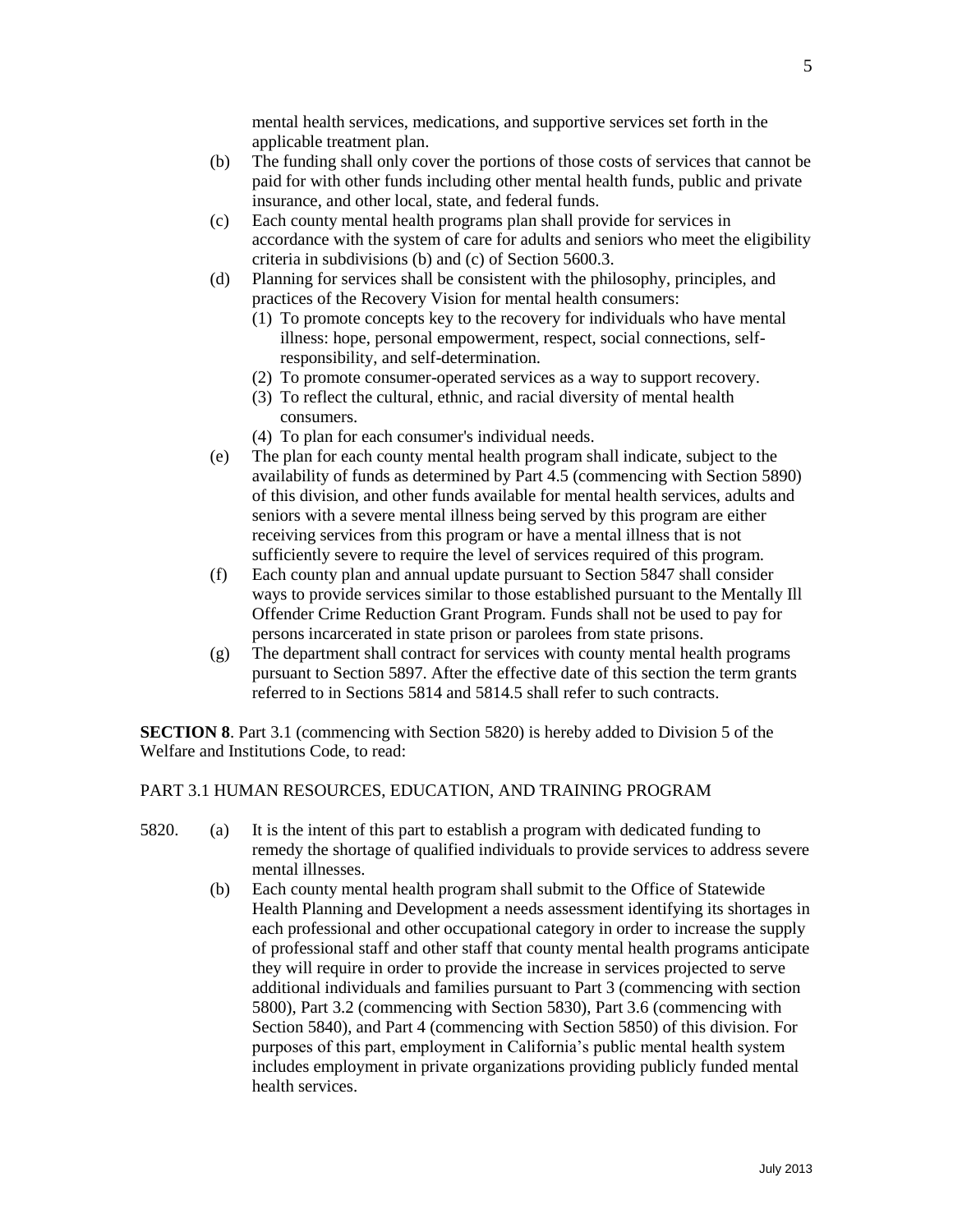- (c) The Office of Statewide Health Planning and Development, in coordination with the California Mental Health Planning Council, shall identify the total statewide needs for each professional and other occupational category utilizing county needs assessment information and develop a five-year education and training development plan.
- (d) Development of the first five-year plan shall commence upon enactment of the initiative. Subsequent plans shall be adopted every five years, with the next fiveyear plan due as of April 1, 2014.
- (e) Each five-year plan shall be reviewed and approved by the California Mental Health Planning Council.
- 5821. (a) The California Mental Health Planning Council shall advise the Office of Statewide Health Planning and Development on education and training policy development and provide oversight for education and training plan development.
	- (b) The Office of Statewide Health Planning and Development shall work with the California Mental Health Planning Council and the State Department of Health Care Services so that council staff is increased appropriately to fulfill its duties required by Sections 5820 and 5821.
- 5822. The Office of Statewide Health Planning and Development shall include in the fiveyear plan:
	- (a) Expansion plans for the capacity of postsecondary education to meet the needs of identified mental health occupational shortages.
	- (b) Expansion plans for the forgiveness and scholarship programs offered in return for a commitment to employment in California's public mental health system and make loan forgiveness programs available to current employees of the mental health system who want to obtain Associate of Arts, Bachelor of Arts, masters degrees, or doctoral degrees.
	- (c) Creation of a stipend program modeled after the federal Title IV-E program for persons enrolled in academic institutions who want to be employed in the mental health system.
	- (d) Establishment of regional partnerships between the mental health system and the educational system to expand outreach to multicultural communities, increase the diversity of the mental health workforce, to reduce the stigma associated with mental illness, and to promote the use of web-based technologies, and distance learning techniques.
	- (e) Strategies to recruit high school students for mental health occupations, increasing the prevalence of mental health occupations in high school career development programs such as health science academies, adult schools, and regional occupation centers and programs, and increasing the number of human service academies.
	- (f) Curriculum to train and retrain staff to provide services in accordance with the provisions and principles of Part 3 (commencing with Section 5800), Part 3.2 (commencing with Section 5830), Part 3.6 (commencing with 5840), and Part 4 (commencing with 5850) of this division.
	- (g) Promotion of the employment of mental health consumers and family members in the mental health system.
	- (h) Promotion of the meaningful inclusion of mental health consumers and family members and incorporating their viewpoint and experiences in the training and education programs in subdivisions (a) through (f).
	- (i) Promotion of meaningful inclusion of diverse, racial, and ethnic community members who are underrepresented in the mental health provider network.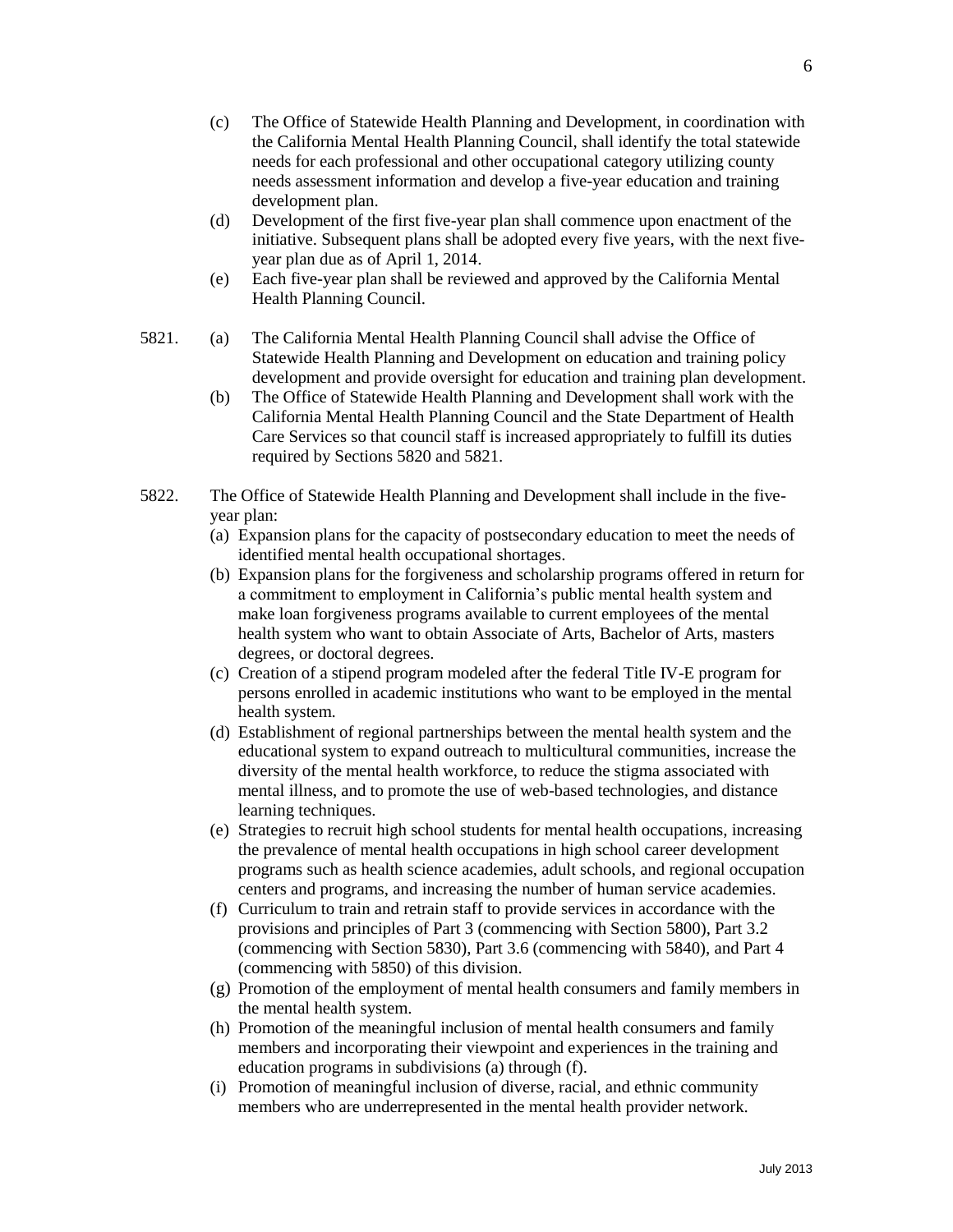- (j) Promotion of the inclusion of cultural competency in the training and education programs in subdivisions (a) through (f).
- **SECTION 9.** Part 3.2 (commencing with Section 5830) is added to Division 5 of the Welfare and Institutions Code, to read:

# Part 3.2 INNOVATIVE PROGRAMS

- 5830. County mental health programs shall develop plans for innovative programs to be funded pursuant to paragraph (6) of subdivision (a) of Section 5892.
	- (a) The innovative programs shall have the following purposes:
		- (1) To increase access to underserved groups.
		- (2) To increase the quality of services, including better outcomes.
		- (3) To promote interagency collaboration.
		- (4) To increase access to services.
	- (b) All projects included in the innovative program portion of the county plan shall meet the following requirements:
		- (1) Address one of the following purposes as its primary purpose:
			- (A) Increase access to underserved groups.
			- (B) Increase the quality of services, including measurable outcomes.
			- (C) Promote interagency and community collaboration.
			- (D) Increase access to services.
		- (2) Support innovative approaches by doing one of the following:
			- (A) Introducing new mental health practices or approaches, including, but not limited to, prevention and early intervention.
			- (B) Making a change to an existing mental health practice or approach, including, but not limited to, adaptation for a new setting or community.
			- (C) Introducing a new application to the mental health system of a promising community-driven practice or an approach that has been successful in nonmental health contexts or settings.
	- (c) An innovative project may affect virtually any aspect of mental health practices or assess a new or changed application of a promising approach to solving persistent, seemingly intractable mental health challenges, including, but not limited to, any of the following:
		- (1) Administrative, governance, and organizational practices, processes, or procedures.
		- (2) Advocacy.<br>(3) Education a
		- Education and training for service providers, including nontraditional mental health practitioners.
		- (4) Outreach, capacity building, and community development.
		- (5) System development.
		- (6) Public education efforts.
		- (7) Research.
		- (8) Services and interventions, including prevention, early intervention, and treatment.
	- (d) If an innovative project has proven to be successful and a county chooses to continue it, the project work plan shall transition to another category of funding as appropriate.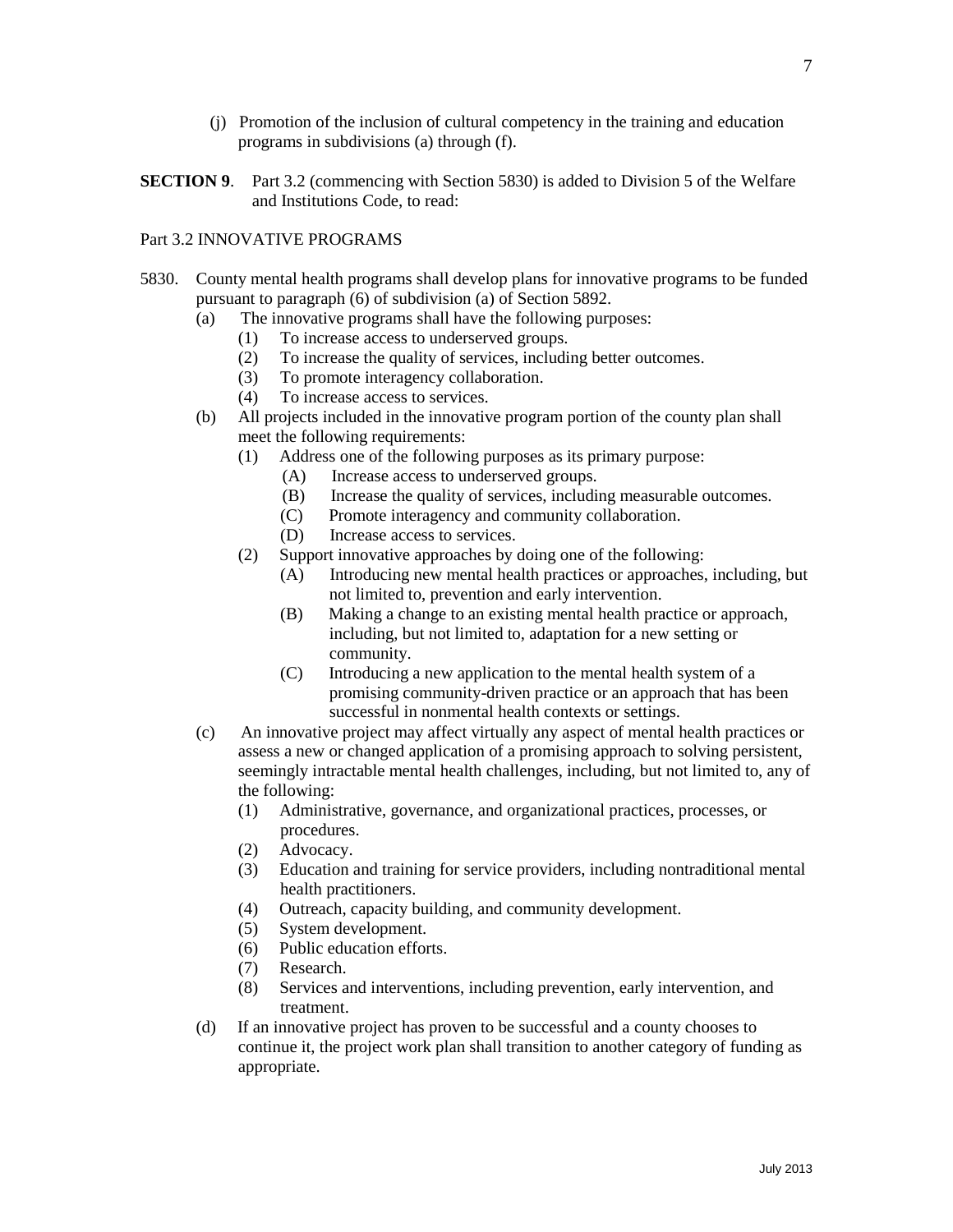(e) County mental health programs shall expend funds for their innovation programs upon approval by the Mental Health Services Oversight and Accountability Commission.

**SECTION 10.** Part 3.7 (commencing with Section 5845) is added to Division 5 of the Welfare and Institutions Code, to read:

### PART 3.7. OVERSIGHT AND ACCOUNTABILITY

- 5845. (a) The Mental Health Services Oversight and Accountability Commission is hereby established to oversee Part 3 (commencing with Section 5800), the Adult and Older Adult Mental Health System of Care Act; Part 3.1 (commencing with Section 5820), Human Resources, Education, and Training Programs; Part 3.2 (commencing with Section 5830), Innovative Programs; Part 3.6 (commencing with Section 5840), Prevention and Early Intervention Programs; and Part 4 (commencing with Section 5850), the Children's Mental Health Services Act. The commission shall replace the advisory committee established pursuant to Section 5814. The commission shall consist of 16 voting members as follows:
	- (1) The Attorney General or his or her designee.
	- (2) The Superintendent of Public Instruction or his or her designee.
	- (3) The Chairperson of the Senate Health and Human Services Committee or another member of the Senate selected by the President pro Tempore of the Senate.
	- (4) The Chairperson of the Assembly Health Committee or another member of the Assembly selected by the Speaker of the Assembly.
	- (5) Two persons with a severe mental illness, a family member of an adult or senior with a severe mental illness, a family member of a child who has or has had a severe mental illness, a physician specializing in alcohol and drug treatment, a mental health professional, a county sheriff, a superintendent of a school district, a representative of a labor organization, a representative of an employer with less than 500 employees and a representative of an employer with more than 500 employees, and a representative of a health care services plan or insurer, all appointed by the Governor. In making appointments, the Governor shall seek individuals who have had personal or family experience with mental illness.
	- (b) Members shall serve without compensation, but shall be reimbursed for all actual and necessary expenses incurred in the performance of their duties.
	- (c) The term of each member shall be three years, to be staggered so that approximately one-third of the appointments expire in each year.
	- (d) In carrying out its duties and responsibilities, the commission may do all of the following:
		- (1) Meet at least once each quarter at any time and location convenient to the public as it may deem appropriate. All meetings of the commission shall be open to the public.
		- (2) Within the limit of funds allocated for these purposes, pursuant to the laws and regulations governing state civil service, employ staff, including any clerical, legal, and technical assistance as may appear necessary. The commission shall administer its operations separate and apart from the State Department of Health Care Services and the California Health and Human Services Agency.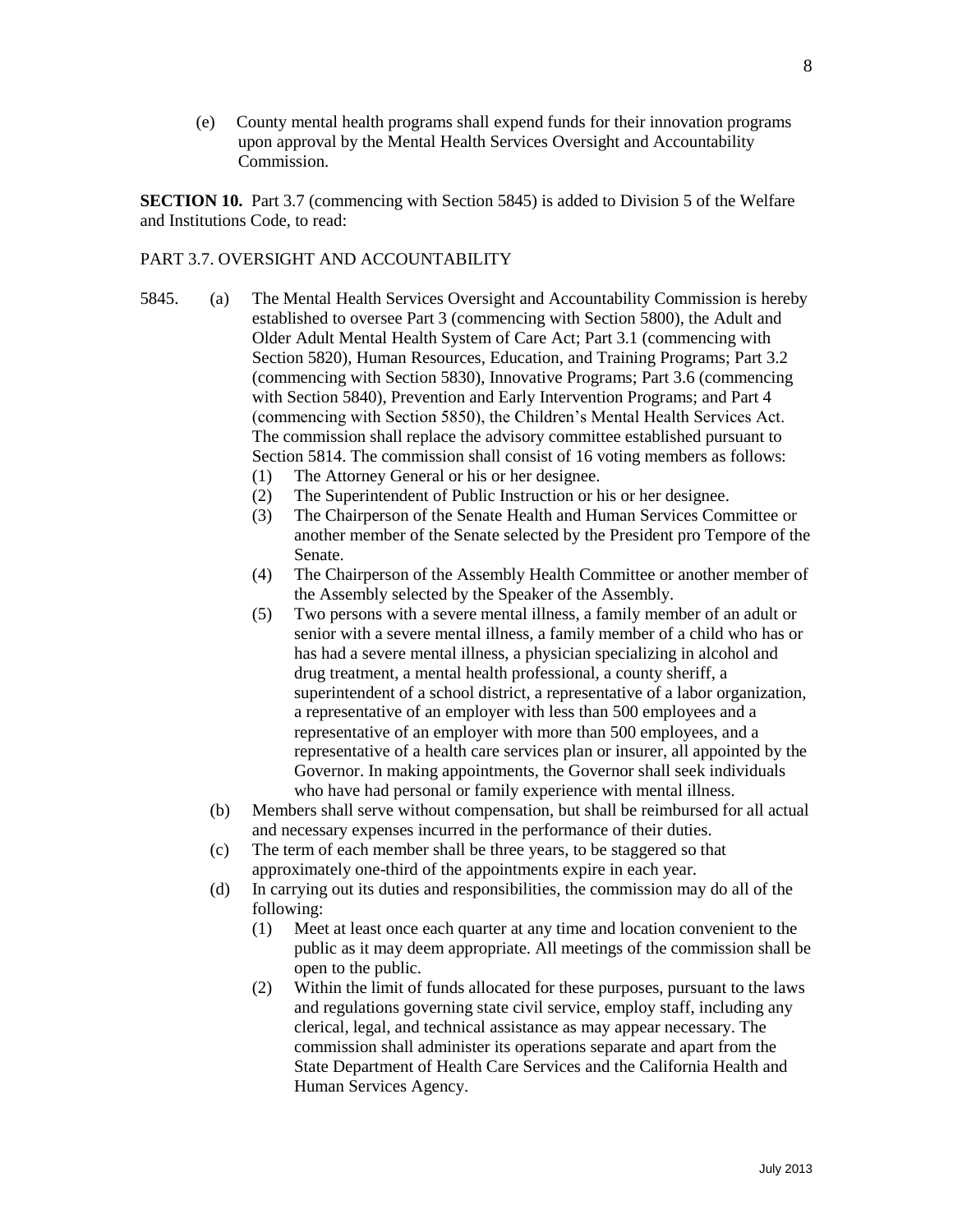- (3) Establish technical advisory committees such as a committee of consumers and family members.
- (4) Employ all other appropriate strategies necessary or convenient to enable it to fully and adequately perform its duties and exercise the powers expressly granted, notwithstanding any authority expressly granted to any officer or employee of state government.
- (5) Enter into contracts.
- (6) Obtain data and information from the State Department of Health Care Services, the Office of Statewide Health Planning and Development, or other state or local entities that receive Mental Health Services Act funds, for the commission to utilize in its oversight, review, training and technical assistance, accountability, and evaluation capacity regarding projects and programs supported with Mental Health Services Act funds.
- (7) Participate in the joint state-county decisionmaking process, as contained in Section 4061, for training, technical assistance, and regulatory resources to meet the mission and goals of the state's mental health system.
- (8) Develop strategies to overcome stigma and discrimination and accomplish all other objectives of Part 3.2 (commencing with Section 5830), 3.6 (commencing with Section 5840), and the other provisions of the act establishing this commission.
- (9) At any time, advise the Governor or the Legislature regarding actions the state may take to improve care and services for people with mental illness.
- (10) If the commission identifies a critical issue related to the performance of a county mental health program, it may refer the issue to the State Department of Health Care Services pursuant to Section 5655.
- (11) Assist in providing technical assistance to accomplish the purposes of the Mental Health Services Act, Part 3 (commencing with Section 5800), and Part 4 (commencing with Section 5850) in collaboration with the State Department of Health Care Services and in consultation with the California Mental Health Directors Association.
- (12) Work in collaboration with the State Department of Health Care Services and the California Mental Health Planning Council, and in consultation with the California Mental Health Directors Association, in designing a comprehensive joint plan for a coordinated evaluation of client outcomes in the community-based mental health system, including, but not limited to, parts listed in subdivision (a). The California Health and Human Services Agency shall lead this comprehensive joint plan effort.
- 5846. (a) The commission shall adopt regulations for programs and expenditures pursuant to Part 3.2 (commencing with Section 5830), for innovative programs, and Part 3.6 (commencing with Section 5840), for prevention and early intervention.
	- (b) Any regulations adopted by the department pursuant to Section 5898 shall be consistent with the commission's regulations.
	- (c) The commission may provide technical assistance to any county mental health plan as needed to address concerns or recommendations of the commission or when local programs could benefit from technical assistance for improvement of their plans.
	- (d) The commission shall ensure that the perspective and participation of diverse community members reflective of California populations and others suffering from severe mental illness and their family members is a significant factor in all of its decisions and recommendations.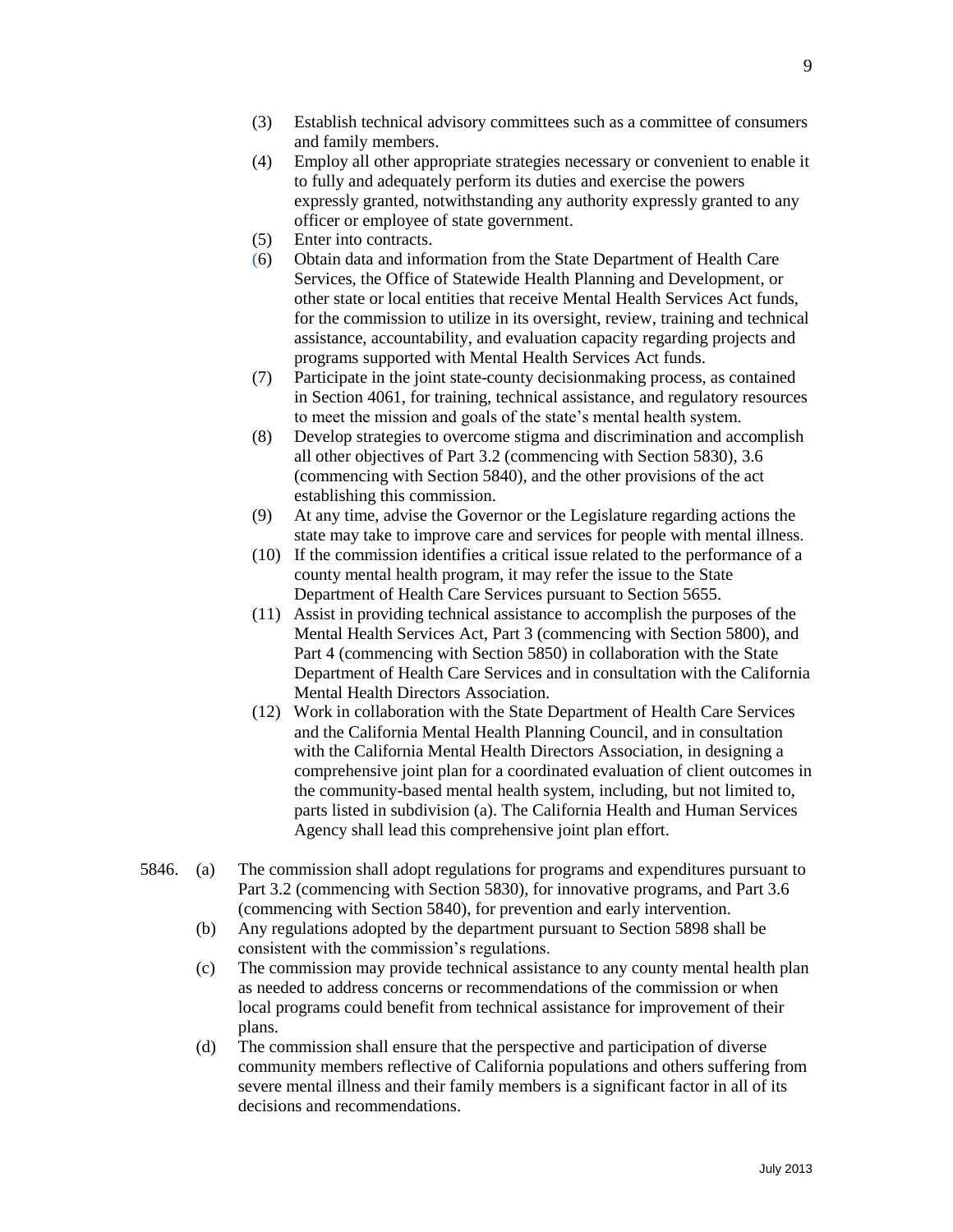- 5847. Integrated Plans for Prevention, Innovation, and System of Care Services.
	- (a) Each county mental health program shall prepare and submit a three-year program and expenditure plan, and annual updates, adopted by the county board of supervisors to the Mental Health Services Oversight and Accountability Commission within 30 days after adoption.
	- (b) The three-year program and expenditure plan shall be based on available unspent funds and estimated revenue allocations provided by the state and in accordance with established stakeholder engagement and planning requirements as required in Section 5848. The three-year program and expenditure plan and annual updates shall include all of the following:
		- (1) A program for prevention and early intervention in accordance with Part 3.6 (commencing with Section 5840).
		- (2) A program for services to children in accordance with Part 4 (commencing with Section 5850), to include a program pursuant to Chapter 4 (commencing with Section 18250) of Part 6 of Division 9 or provide substantial evidence that it is not feasible to establish a wraparound program in that county.
		- (3) A program for services to adults and seniors in accordance with Part 3 (commencing with Section 5800).
		- (4) A program for innovations in accordance with Part 3.2 (commencing with Section 5830).
		- (5) A program for technological needs and capital facilities needed to provide services pursuant to Part 3 (commencing with Section 5800), Part 3.6 (commencing with Section 5840), and Part 4 (commencing with Section 5850). All plans for proposed facilities with restrictive settings shall demonstrate that the needs of the people to be served cannot be met in a less restrictive or more integrated setting.
		- (6) Identification of shortages in personnel to provide services pursuant to the above programs and the additional assistance needed from the education and training programs established pursuant to Part 3.1 (commencing with Section 5820).
		- (7) Establishment and maintenance of a prudent reserve to ensure the county program will continue to be able to serve children, adults, and seniors that it is currently serving pursuant to Part 3 (commencing with Section 5800), the Adult and Older Adult Mental Health System of Care Act, Part 3.6 (commencing with Section 5840), Prevention and Early Intervention Programs, and Part 4 (commencing with Section 5850), the Children's Mental Health Services Act, during years in which revenues for the Mental Health Services Fund are below recent averages adjusted by changes in the state population and the California Consumer Price Index.
		- (8) Certification by the county mental health director, which ensures that the county has complied with all pertinent regulations, laws, and statutes of the Mental Health Services Act, including stakeholder participation and nonsupplantation requirements.
		- (9) Certification by the county mental health director and by the county auditorcontroller that the county has complied with any fiscal accountability requirements as directed by the State Department of Health Care Services, and that all expenditures are consistent with the requirements of the Mental Health Services Act.
	- (c) The programs established pursuant to paragraphs (2) and (3) of subdivision (b) shall include services to address the needs of transition age youth ages 16 to 25. In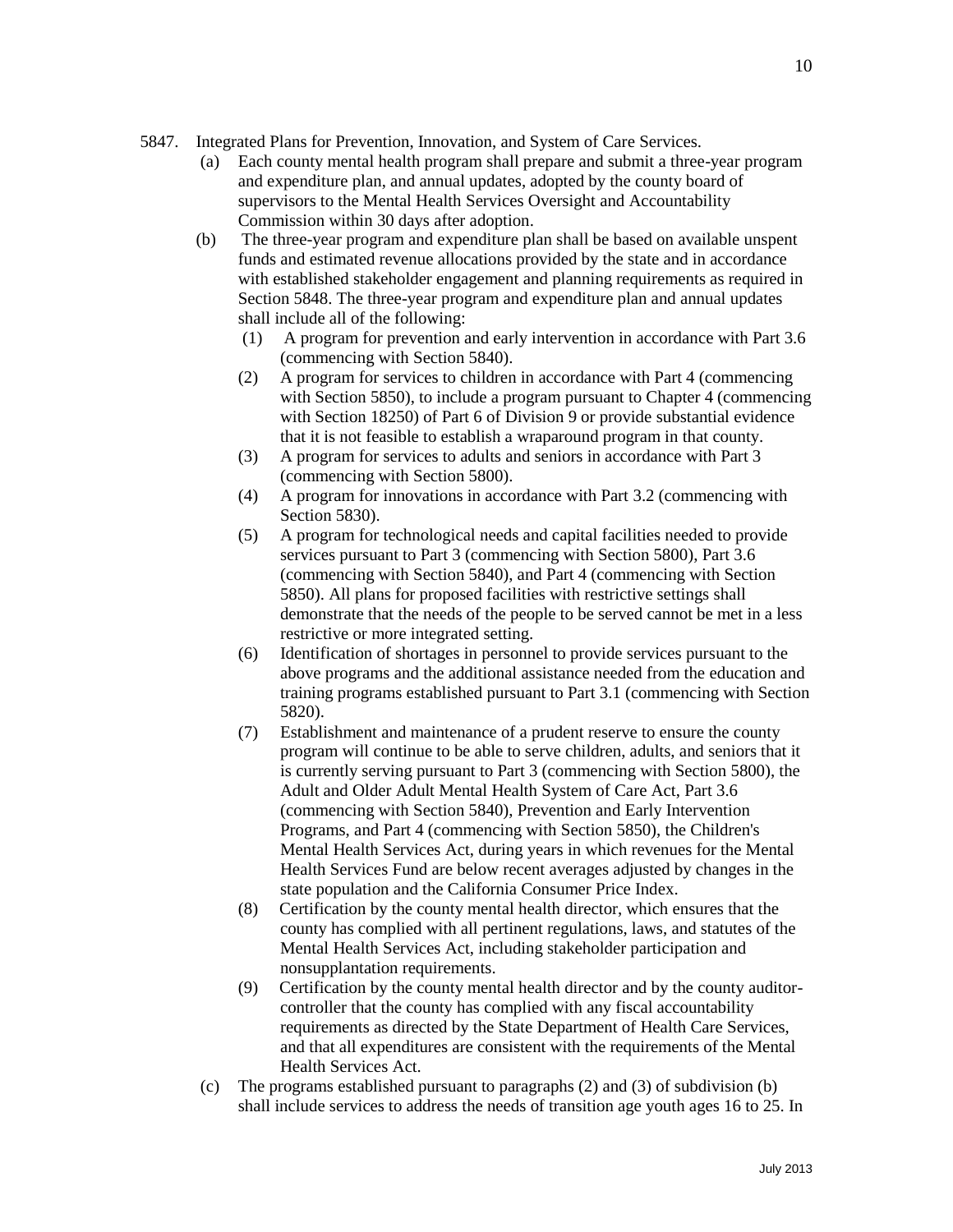implementing this subdivision, county mental health programs shall consider the needs of transition age foster youth.

- (d) Each year, the State Department of Health Care Services shall inform the California Mental Health Directors Association and the Mental Health Services Oversight and Accountability Commission of the methodology used for revenue allocation to the counties.
- (e) Each county mental health program shall prepare expenditure plans pursuant to Part 3 (commencing with Section 5800) for adults and seniors, Part 3.2 (commencing with Section 5830) for innovative programs, Part 3.6 (commencing with Section 5840) for prevention and early intervention programs, and Part 4 (commencing with Section 5850) for services for children, and Part 4 (commencing with Section 5850) for services for children, and updates to the plans developed pursuant to this section. Each expenditure update shall indicate the number of children, adults, and seniors to be served pursuant to Part 3 (commencing with Section 5800), and Part 4 (commencing with Section 5850), and the cost per person. The expenditure update shall include utilization of unspent funds allocated in the previous year and the proposed expenditure for the same purpose.
- (f) A county mental health program shall include an allocation of funds from a reserve established pursuant to paragraph (6) of subdivision (b) for services pursuant to paragraphs (2) and (3) of subdivision (b) in years in which the allocation of funds for services pursuant to subdivision (d) are not adequate to continue to serve the same number of individuals as the county had been serving in the previous fiscal year.
- 5848. (a) Each three-year program and expenditure plan and update shall be developed with local stakeholders including adults and seniors with severe mental illness, families of children, adults and seniors with severe mental illness, providers of services, law enforcement agencies, education, social services agencies, veterans, representatives from veterans organizations, providers of alcohol and drug services, health care organizations, and other important interests. Counties shall demonstrate a partnership with constituents and stakeholders throughout the process that includes meaningful stakeholder involvement on mental health policy, program planning, and implementation, monitoring, quality improvement, evaluation, and budget allocations. A draft plan and update shall be prepared and circulated for review and comment for at least 30 days to representatives of stakeholder interests and any interested party who has requested a copy of the draft plans.
	- (b) The mental health board established pursuant to Section 5604 shall conduct a public hearing on the draft three-year program and expenditure plan and annual updates at the close of the 30–day comment period required by subdivision (a). Each adopted three-year program and expenditure plan and update shall include any substantive written recommendations for revisions. The adopted three-year program and expenditure plan or update shall summarize and analyze the recommended revisions. The mental health board shall review the adopted plan or update and make recommendations to the county mental health department for revisions.
	- (c) The plans shall include reports on the achievement of performance outcomes for services pursuant to Part 3 (commencing with Section 5800), Part 3.6 (commencing with Section 5840, and Part 4 (commencing with Section 5850) of this division funded by the Mental Health Services Fund and established jointly by the State Department of Health Care Services and the Mental Health Services Oversight and Accountability Commission, in collaboration with the California Mental Health Directors Association.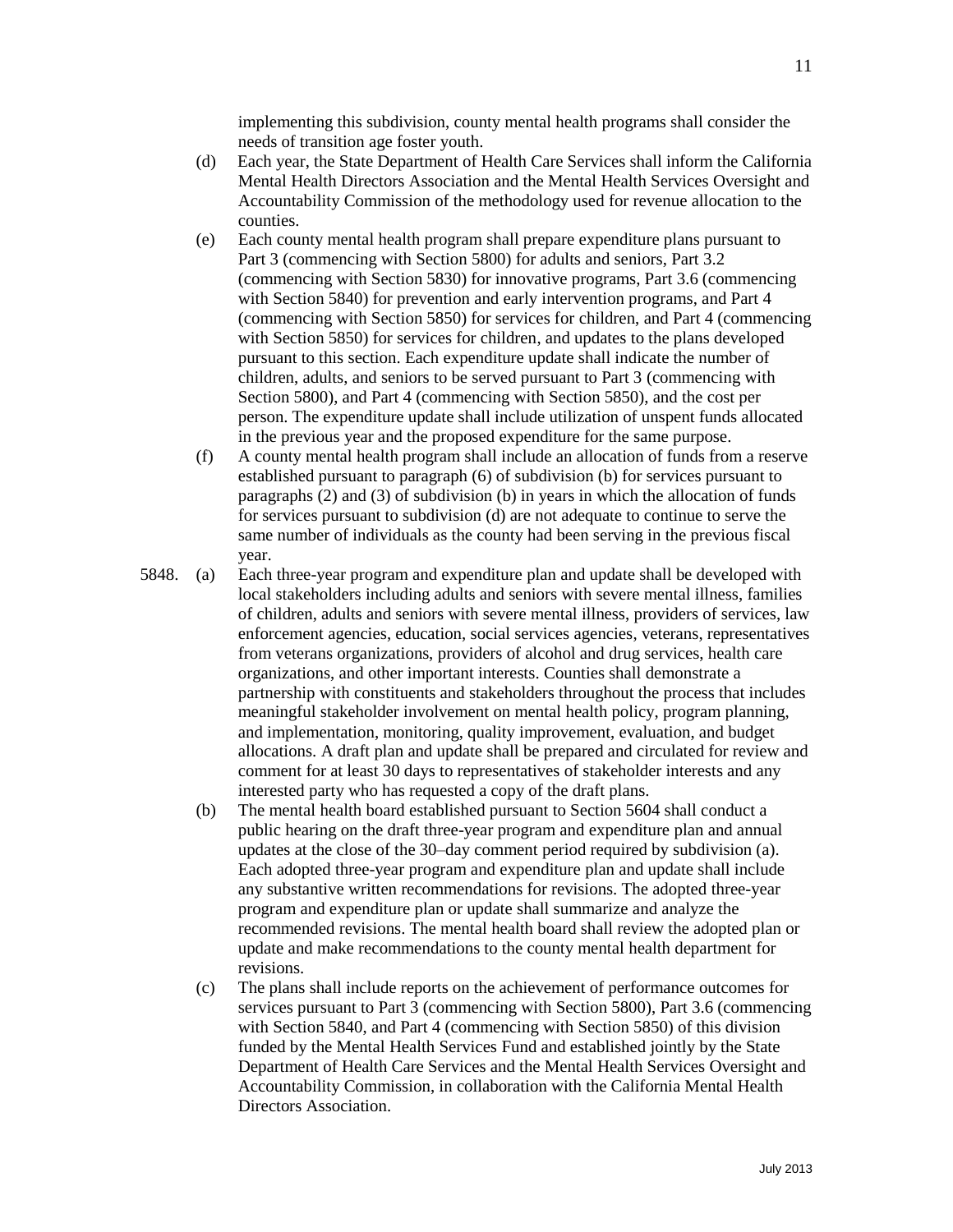(d) Mental health services provided pursuant to Part 3 (commencing with Section 5800), and Part 4 (commencing with Section 5850) of this division, shall be included in the review of program performance by the California Mental Health Planning Council required by paragraph (2) of subdivision (c) of Section 5772 and in the local mental health board's review and comment on the performance outcome data required by paragraph (7) of subdivision (a) of Section 5604.2.

**SECTION 11.** Section 5771.1 is added to the Welfare and Institutions Code, to read:

5771.1 The members of the Mental Health Services Oversight and Accountability Commission established pursuant to Section 5845 are members of the California Mental Health Planning Council. They serve in an ex officio capacity when the council is performing its statutory duties pursuant to Section 5772. Such membership shall not affect the composition requirements for the council specified in Section 5771.

**SECTION 12.** Section 17043 is added to the Revenue and Taxation Code, to read:

- 17043. (a) For each taxable year beginning on or after January 1, 2005, in addition to any other taxes imposed by this part, an additional tax shall be imposed at the rate of 1% on that portion of a taxpayer's taxable income in excess of one million dollars (\$1,000,000).
	- (b) For purposes of applying Part 10.2 (commencing with Section 18401) of Division 2, the tax imposed under this section shall be treated as if imposed under Section 17041.
	- (c) The following shall not apply to the tax imposed by this section:
		- (1) The provisions of Section 17039, relating to the allowance of credits.
		- (2) The provisions of Section 17041, relating to filing status and recomputation of the income tax brackets.
		- (3) The provisions of Section 17045, relating to joint returns.

**SECTION 13.** Section 19602 of the Revenue and Taxation Code is amended to read:

19602. Except for amounts collected or accrued under Sections 17935, 17941, 17948, 19532, and 19561, and revenues deposited pursuant to Section 19602.5, all moneys and remittances received by the Franchise Tax Board as amounts imposed under Part 10 (commencing with Section 17001), and related penalties, additions to tax, and interest imposed under this part, shall be deposited, after clearance of remittances, in the State Treasury and credited to the Personal Income Tax Fund.

**SECTION 14.** Section 19602.5 is added to the Revenue and Taxation Code to read:

- 19602.5 (a) There is in the State Treasury the Mental Health Services Fund (MHS Fund). The estimated revenue from the additional tax imposed under Section 17043 for the applicable fiscal year, as determined under subparagraph (B) of paragraph (3) of subdivision (c), shall be deposited to the MHS Fund on a monthly basis, subject to an annual adjustment as described in this section.
	- (b) (1) Beginning with fiscal year 2004-2005 and for each fiscal year thereafter, the Controller shall deposit on a monthly basis in the MHS Fund an amount equal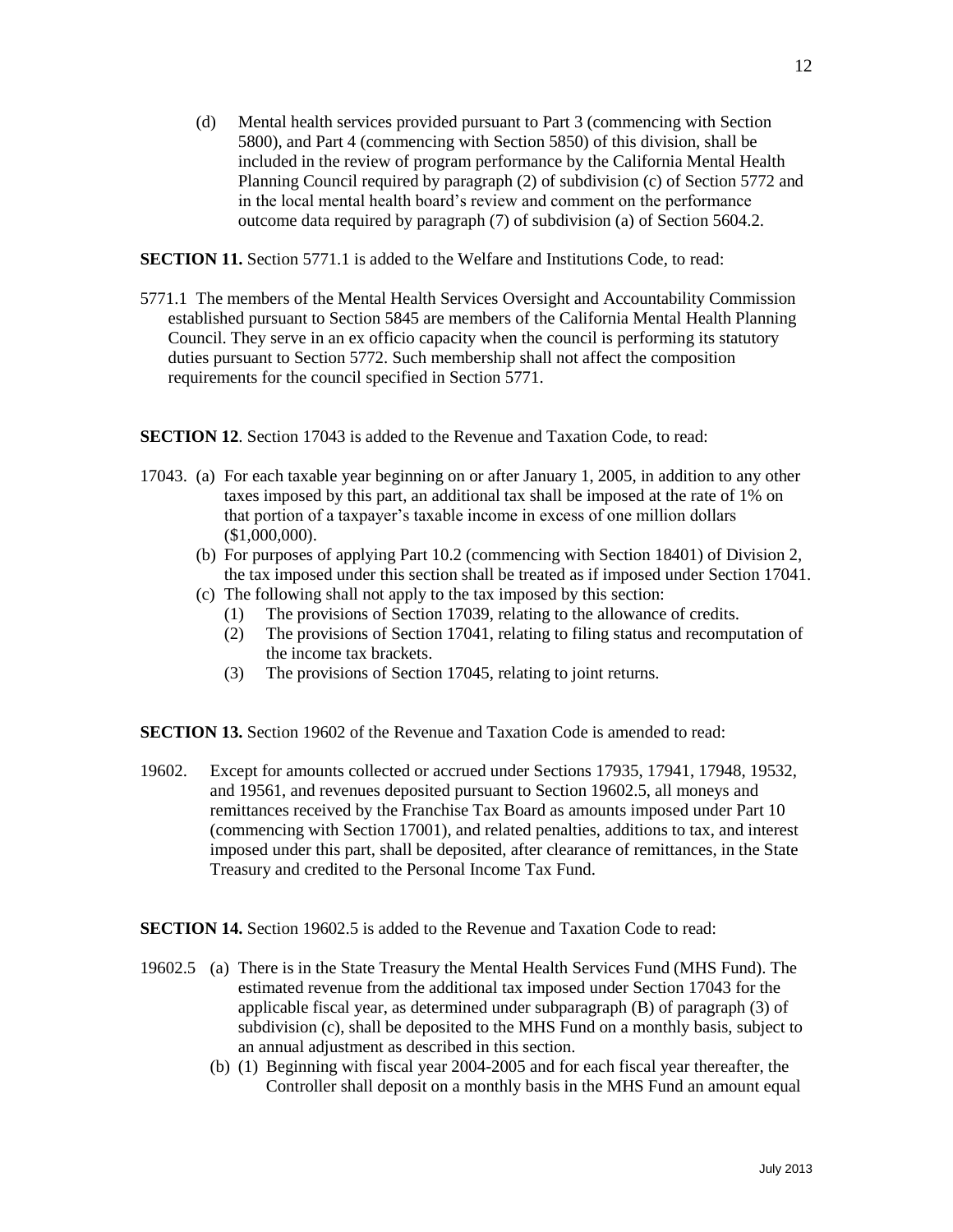to the applicable percentage of net personal income tax receipts as defined in paragraph (4).

- (2) (A) Except as provided in subparagraph (B), the applicable percentage referred to in paragraph (1) shall be 1.76 percent.
	- (B) For fiscal year 2004-2005, the applicable percentage shall be 0.70 percent. (3) Beginning with fiscal year 2006-2007, monthly deposits to the MHS Fund pursuant to this subdivision are subject to suspension pursuant to subdivision (f).
- (4) For purposes of this subdivision, "net personal income tax receipts" refers to amounts received by the Franchise Tax Board and the Employment Development Department under the Personal Income Tax Law, as reported by the Franchise Tax Board to the Department of Finance pursuant to law, regulation, procedure, and practice (commonly referred to as the "102 Report") in effect on the effective date of the Act establishing this section.
- (c) No later than March 1, 2006, and each March 1 thereafter, the Department of Finance, in consultation with the Franchise Tax Board, shall determine the annual adjustment amount for the following fiscal year.
	- (1) The "annual adjustment amount" for any fiscal year shall be an amount equal to the amount determined by subtracting the "revenue adjustment amount" for the applicable revenue adjustment fiscal year, as determined by the Franchise Tax Board under paragraph (3), from the "tax liability adjustment amount" for applicable tax liability adjustment tax year, as determined by the Franchise Tax Board under paragraph (2).
	- (2) (A) (i) The "tax liability adjustment amount" for a tax year is equal to the amount determined by subtracting the estimated tax liability increase from the additional tax imposed under Section 17043 for the applicable year under subparagraph (B) from the amount of the actual tax liability increase from the additional tax imposed under Section 17043 for the applicable tax year, based on the returns filed for that tax year.
		- (ii) For purposes of the determinations required under this paragraph, actual tax liability increase from the additional tax means the increase in tax liability resulting from the tax of 1% imposed under Section 17043, as reflected on the original returns filed by October 15 of the year after the close of the applicable tax year.
		- (iii)The applicable tax year referred to in this paragraph means the 12 calendar month taxable year beginning on January 1 of the year that is two years before the beginning of the fiscal year for which an annual adjustment amount is calculated.
		- (B) (i) The estimated tax liability increase from the additional tax for the following tax years is:

| Tax Year | Estimated Tax Liability Increase from the Additional Tax |
|----------|----------------------------------------------------------|
| 2005     | \$634 million                                            |
| 2006     | \$672 million                                            |
| 2007     | \$713 million                                            |
| 2008     | \$758 million                                            |

(ii) The "estimated tax liability increase from the additional tax" for the tax year beginning in 2009 and each tax year thereafter shall be determined by applying an annual growth rate of 7 percent to the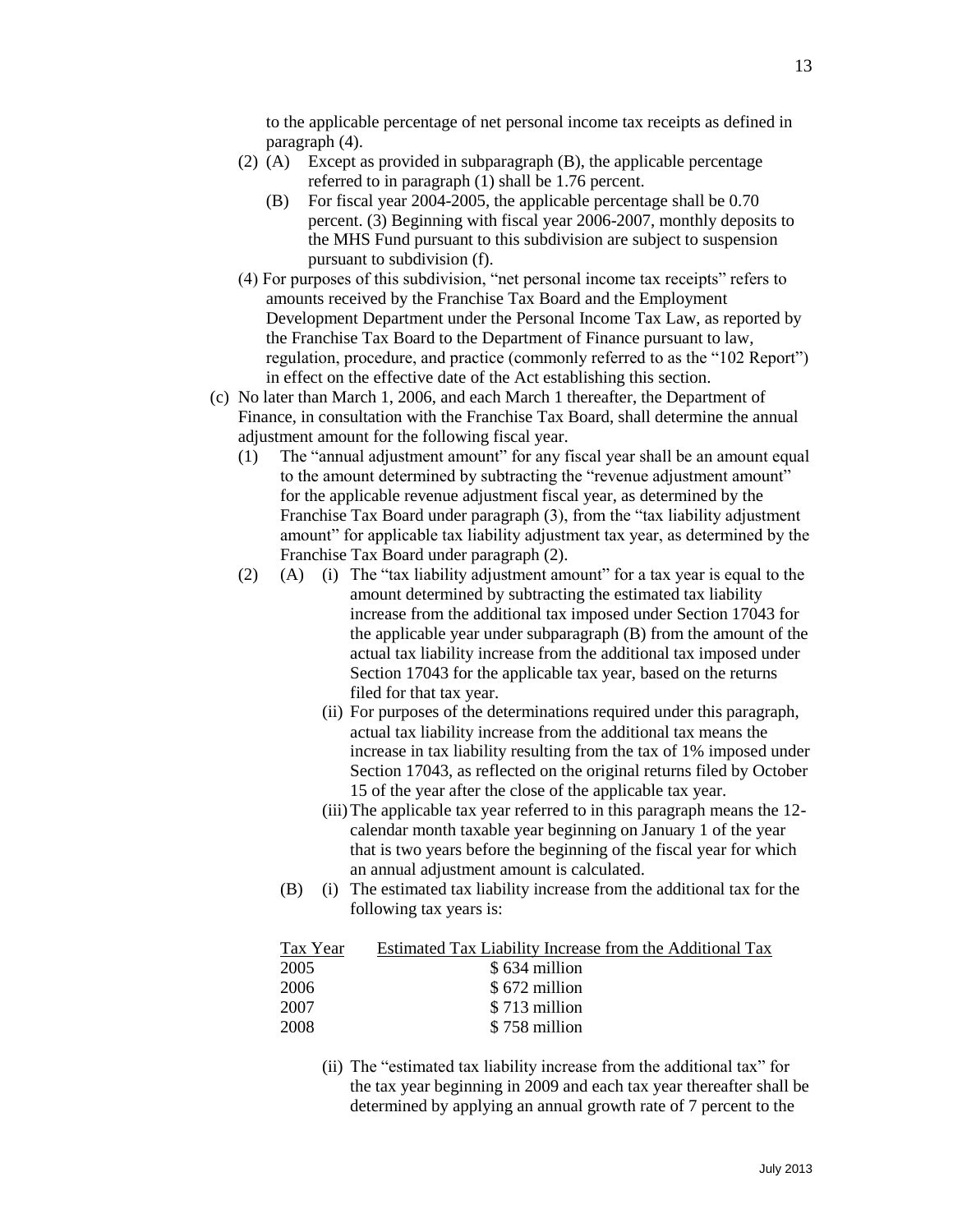"estimated tax liability increase from additional tax" of the

- immediately preceding tax year. (3) (A) The "revenue adjustment amount" is equal to the amount determined by subtracting the "estimated revenue from the additional tax" for the applicable fiscal year, as determined under subparagraph (B), from the actual amount transferred for the applicable fiscal year.
	- (B) (i) The "estimated revenue from the additional tax" for the following applicable fiscal years is:

| Applicable  | <b>Estimated Revenue from Additional Tax</b> |
|-------------|----------------------------------------------|
| Fiscal Year |                                              |
| 2004-05     | \$254 million                                |
| 2005-06     | \$683 million                                |
| 2006-07     | \$690 million                                |
| 2007-08     | \$733 million                                |
|             |                                              |

- (ii) The "estimated revenue from the additional tax" for applicable fiscal year 2007-08 and each applicable fiscal year thereafter shall be determined by applying an annual growth rate of 7 percent to the "estimated revenue from the additional tax" of the immediately preceding applicable fiscal year.
- (iii)The applicable fiscal year referred to in this paragraph means the fiscal year that is two years before the fiscal year for which an annual adjustment amount is calculated.
- (d) The Department of Finance shall notify the Legislature and the Controller of the results of the determinations required under subdivision (c) no later than 10 business days after the determinations are final.
- (e) If the annual adjustment amount for a fiscal year is a positive number, the Controller shall transfer that amount from the General Fund to the MHS Fund on July 1 of that fiscal year.
- (f) If the annual adjustment amount for a fiscal year is a negative number, the Controller shall suspend monthly transfers to the MHS Fund for that fiscal year, as otherwise required by paragraph (1) of subdivision (b), until the total amount of suspended deposits for that fiscal year equals the amount of the negative annual adjustment amount for that fiscal year.

**SECTION 15**. Part 4.5 (commencing with Section 5890) is added to Division 5 of the Welfare and Institutions Code, to read:

# PART 4.5. MENTAL HEALTH SERVICES FUND

- 5890. (a) The Mental Health Services Fund is hereby created in the State Treasury. The fund shall be administered by the state. Notwithstanding Section 13340 of the Government Code, all moneys in the fund are, except as provided in subdivision (d) of Section 5892, continuously appropriated, without regard to fiscal years, for the purpose of funding the following programs and other related activities as designated by other provisions of this division:
	- (1) Part 3 (commencing with Section 5800), the Adult and Older Adult System of Care Act.
	- (2) Part 3.2 (commencing with Section 5830), Innovative Programs.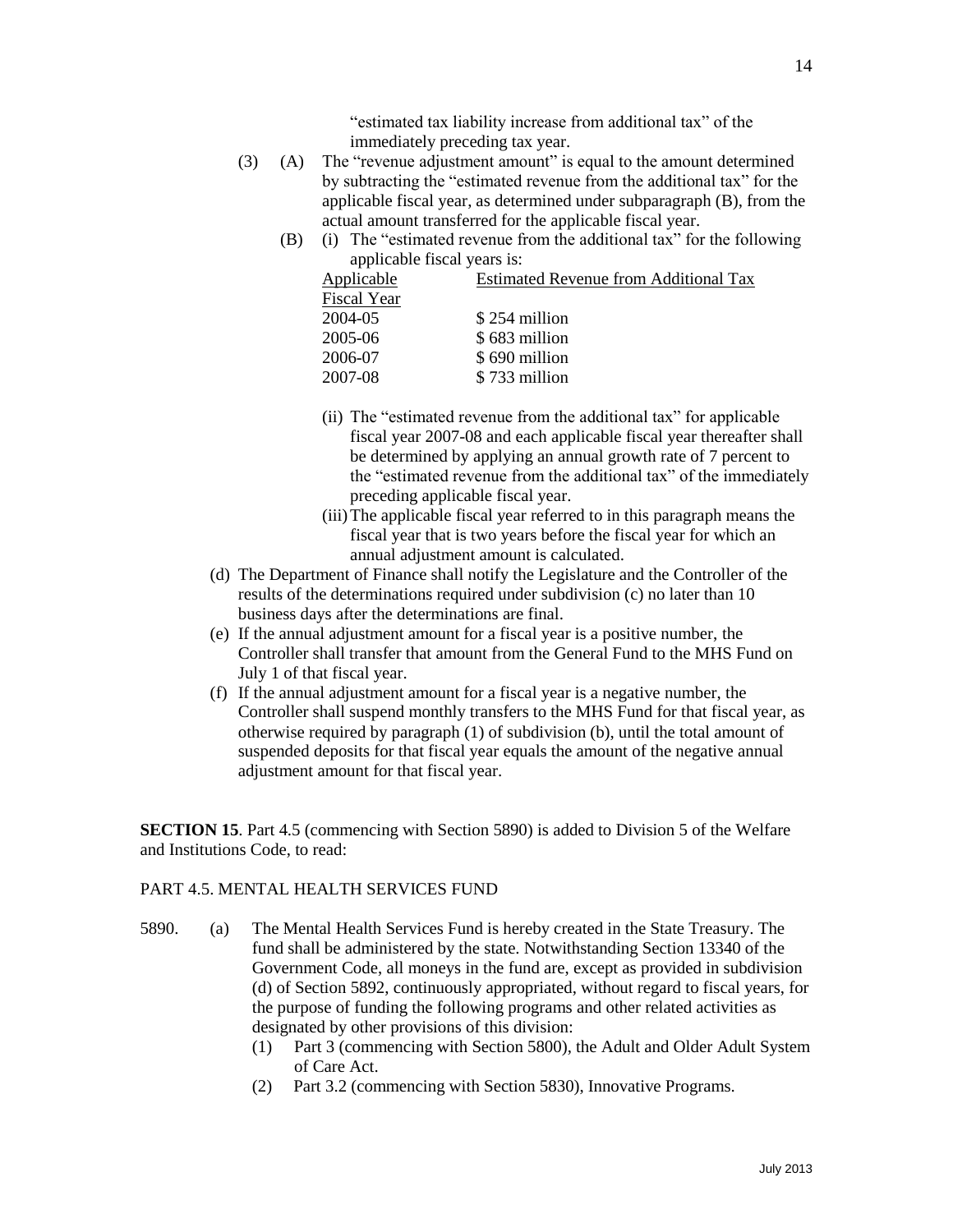- (3) Part 3.6 (commencing with Section 5840), Prevention and Early Intervention Programs.
- (4) Part 4 (commencing with Section 5850), the Children's Mental Health Services Act.
- (b) Nothing in the establishment of this fund, nor any other provisions of the act establishing it or the programs funded shall be construed to modify the obligation of health care service plans and disability insurance policies to provide coverage for mental health services, including those services required under Section 1374.72 of the Health and Safety Code and Section 10144.5 of the Insurance Code, related to mental health parity. Nothing in this act shall be construed to modify the oversight duties of the Department of Managed Health Care or the duties of the Department of Insurance with respect to enforcing these obligations of plans and insurance policies.
- (c) Nothing in this act shall be construed to modify or reduce the existing authority or responsibility of the State Department of Health Care Services.
- (d) The State Department of Health Care Services shall seek approval of all applicable federal Medicaid approvals to maximize the availability of federal funds and eligibility of participating children, adults, and seniors for medically necessary care.
- (e) Share of costs for services pursuant to Part 3 (commencing with Section 5800), and Part 4 (commencing with Section 5850) of this division, shall be determined in accordance with the Uniform Method for Determining Ability to Pay applicable to other publicly funded mental health services, unless this Uniform Method is replaced by another method of determining co-payments, in which case the new method applicable to other mental health services shall be applicable to services pursuant to Part 3 (commencing with Section 5800), and Part 4 (commencing with Section 5850) of this division.
- 5891. (a) The funding established pursuant to this act shall be utilized to expand mental health services. Except as provided in subdivision (j) of Section 5892 due to the state's fiscal crisis, these funds shall not be used to supplant existing state or county funds utilized to provide mental health services. The state shall continue to provide financial support for mental health programs with not less than the same entitlements, amounts of allocations from the General Fund or from the Local Revenue Fund 2011 in the State Treasury, and formula distributions of dedicated funds as provided in the last fiscal year which ended prior to the effective date of this act. The state shall not make any change to the structure of financing mental health services, which increases a county's share of costs or financial risk for mental health services unless the state includes adequate funding to fully compensate for such increased costs or financial risk. These funds shall only be used to pay for the programs authorized in Section 5892. These funds may not be used to pay for any other program. These funds may not be loaned to the state General Fund or any other fund of the state, or a county general fund or any other county fund for any purpose other than those authorized by Section 5892.
	- (b) Notwithstanding subdivision (a), the Controller may use the funds created pursuant to this part for loans to the General Fund as provided in Sections 16310 and 16381 of the Government Code. Any such loan shall be repaid from the General Fund with interest computed at 110 percent of the Pooled Money Investment Account rate, with interest commencing to accrue on the date the loan is made from the fund. This subdivision does not authorize any transfer that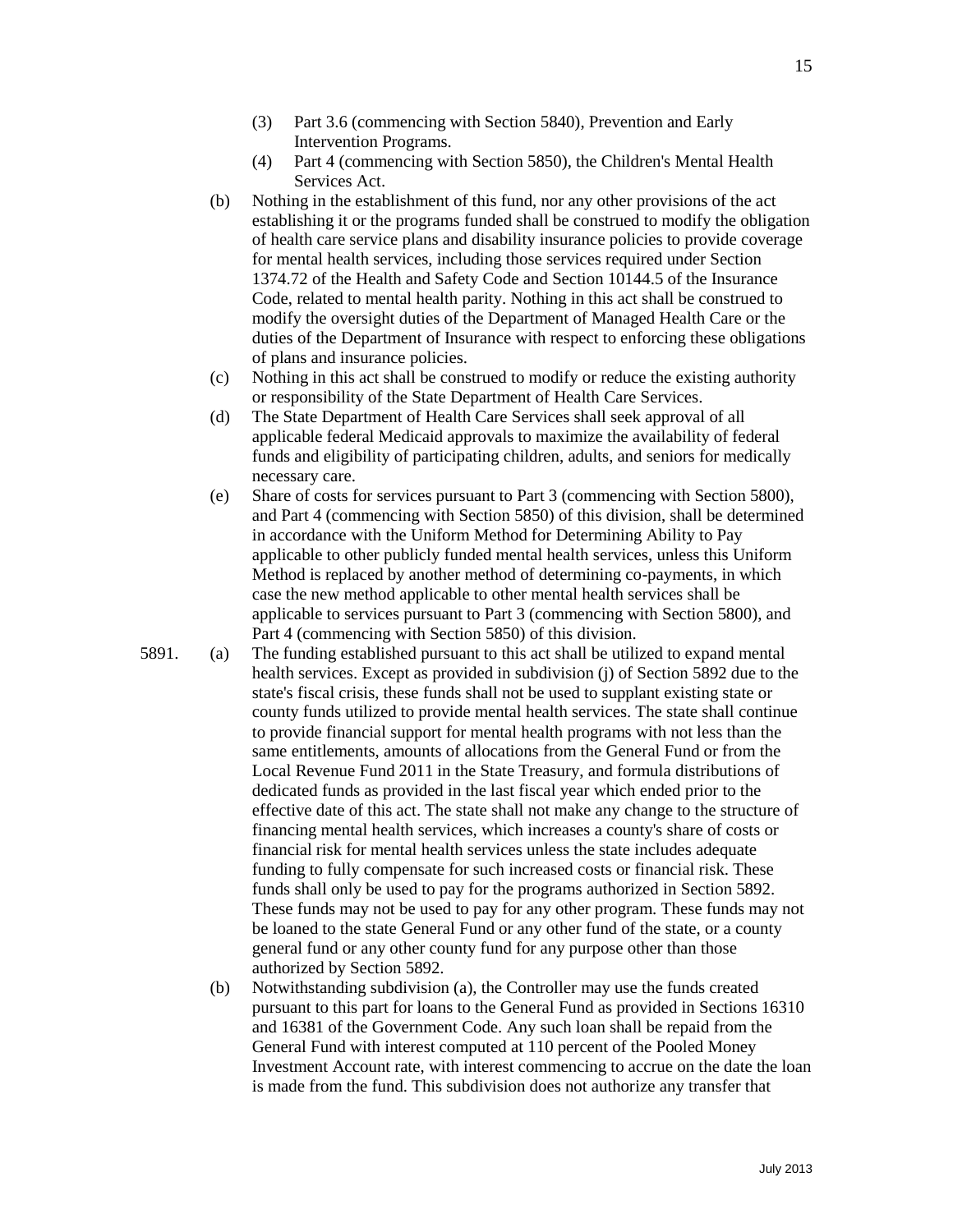16

would interfere with the carrying out of the object for which these funds were created.

- (c) Commencing July 1, 2012, on or before the 15th day of each month, pursuant to a methodology provided by the State Department of Health Care Services, the Controller shall distribute to each Local Mental Health Service Fund established by counties pursuant to subdivision (f) of Section 5892, all unexpended and unreserved funds on deposit as of the last day of the prior month in the Mental Health Services Fund, established pursuant to Section 5890, for the provision of programs and other related activities set forth in Part 3 (commencing with Section 5800), Part 3.2 (commencing with Section 5830), Part 3.6 (commencing with Section 5840), and Part 4 (commencing with Section 5850).
- (d) Counties shall base their expenditures on the county mental health program's three-year program and expenditure plan or annual update, as required by Section 5847. Nothing in this subdivision shall affect subdivision (a) or (b).
- 5892. (a) In order to promote efficient implementation of this act the county shall use funds distributed from the Mental Health Services Fund as follows:
	- (1) In 2005-06, 2006-07, and in 2007-08 10 percent shall be placed in a trust fund to be expended for education and training programs pursuant to Part 3.1.
	- (2) In 2005-06, 2006-07 and in 2007-08 10 percent for capital facilities and technological needs distributed to counties in accordance with a formula developed in consultation with the California Mental Health Directors Association to implement plans developed pursuant to Section 5847.
	- (3) Twenty percent of funds distributed to the counties pursuant to subdivision (c) of Section 5891 shall be used for prevention and early intervention programs in accordance with Part 3.6 (commencing with Section 5840) of this division.
	- (4) The expenditure for prevention and early intervention may be increased in any county in which the department determines that the increase will decrease the need and cost for additional services to severely mentally ill persons in that county by an amount at least commensurate with the proposed increase.
	- (5) The balance of funds shall be distributed to county mental health programs for services to persons with severe mental illnesses pursuant to Part 4 (commencing with Section 5850), for the children's system of care and Part 3 (commencing with Section 5800), for the adult and older adult system of care.
	- (6) Five percent of the total funding for each county mental health program for Part 3 (commencing with Section 5800), Part 3.6 (commencing with Section 5840), and Part 4 (commencing with Section 5850) of this division, shall be utilized for innovative programs in accordance with Sections 5830, 5847, and 5848.
	- (b) In any year after 2007-08, programs for services pursuant to Part 3 (commencing with Section 5800), and Part 4 (commencing with Section 5850) of this division may include funds for technological needs and capital facilities, human resource needs, and a prudent reserve to ensure services do not have to be significantly reduced in years in which revenues are below the average of previous years. The total allocation for purposes authorized by this subdivision shall not exceed 20 percent of the average amount of funds allocated to that county for the previous five years pursuant to this section.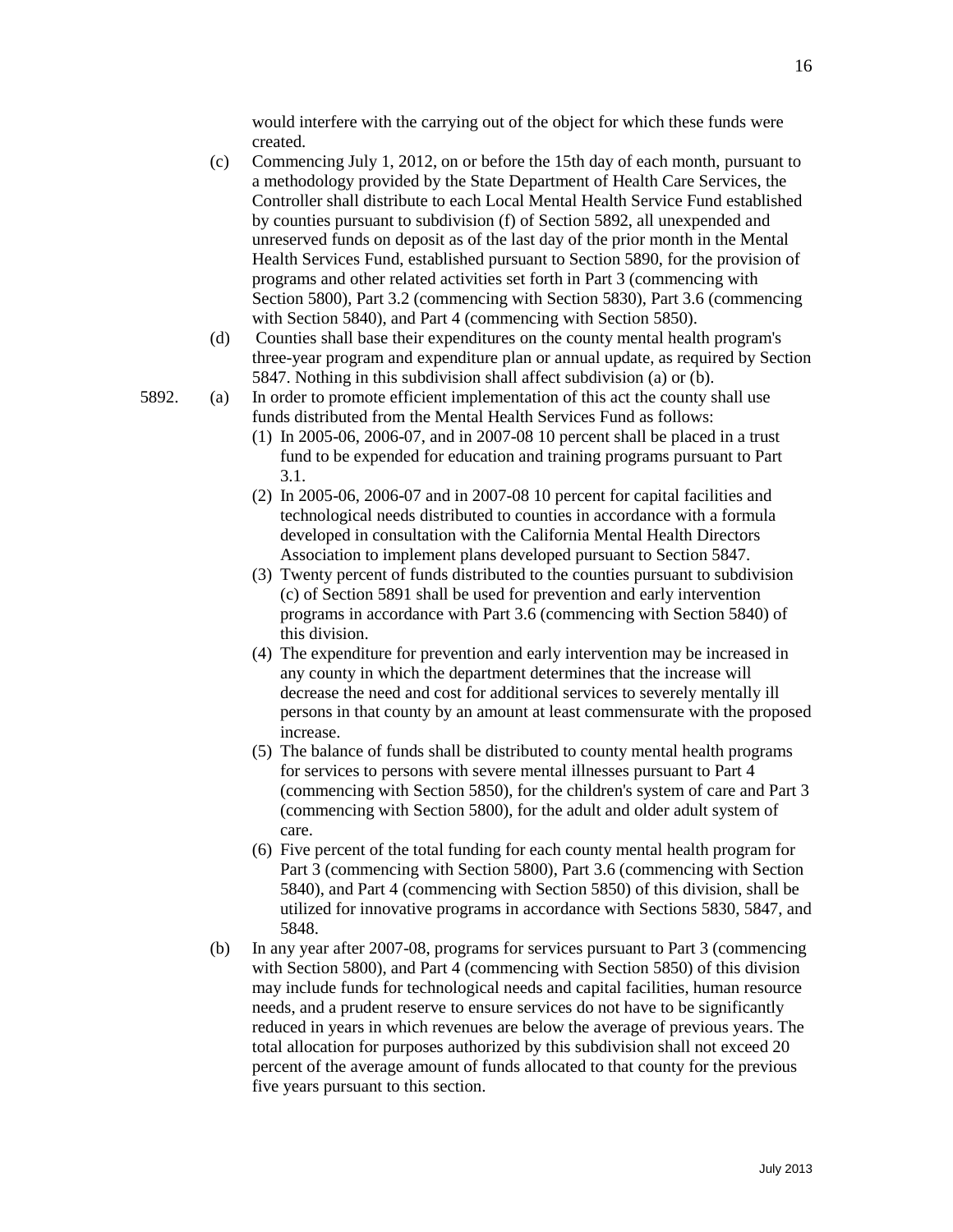- (c) The allocations pursuant to subdivisions (a) and (b) shall include funding for annual planning costs pursuant to Section 5848. The total of these costs shall not exceed 5 percent of the total of annual revenues received for the fund. The planning costs shall include funds for county mental health programs to pay for the costs of consumers, family members, and other stakeholders to participate in the planning process and for the planning and implementation required for private provider contracts to be significantly expanded to provide additional services pursuant to Part 3 (commencing with Section 5800), and Part 4 (commencing with Section 5850) of this division.
- (d) Prior to making the allocations pursuant to subdivisions (a), (b) and (c), funds shall be reserved for the costs for the State Department of Health Care Services, the California Mental Health Planning Council, the Office of Statewide Health Planning and Development, the Mental Health Services Oversight and Accountability Commission, the State Department of Public Health, and any other state agency to implement all duties pursuant to the programs set forth in this section. These costs shall not exceed 5 percent of the total of annual revenues received for the fund. The administrative costs shall include funds to assist consumers and family members to ensure the appropriate state and county agencies give full consideration to concerns about quality, structure of service delivery, or access to services. The amounts allocated for administration shall include amounts sufficient to ensure adequate research and evaluation regarding the effectiveness of services being provided and achievement of the outcome measures set forth in Part 3 (commencing with Section 5800), Part 3.6 (commencing with Section 5840), and Part 4 (commencing with Section 5850) of this division. The amount of funds available for the purposes of this subdivision in any fiscal year shall be subject to appropriation in the annual Budget Act.
- (e) In 2004-05 funds shall be allocated as follows:
	- (1) Forty-five percent for education and training pursuant to Part 3.1 (commencing with Section 5820) of this division.
	- (2) Forty-five percent for capital facilities and technology needs in the manner specified by paragraph (2) of subdivision (a).
	- (3) Five percent for local planning in the manner specified in subdivision (c).
	- (4) Five percent for state implementation in the manner specified in subdivision (d).
- (f) Each county shall place all funds received from the State Mental Health Services Fund in a local Mental Health Services Fund. The Local Mental Health Services Fund balance shall be invested consistent with other county funds and the interest earned on the investments shall be transferred into the fund. The earnings on investment of these funds shall be available for distribution from the fund in future years.
- (g) All expenditures for county mental health programs shall be consistent with a currently approved plan or update pursuant to Section 5847.
- (h) Other than funds placed in a reserve in accordance with an approved plan, any funds allocated to a county which have not been spent for their authorized purpose within three years shall revert to the state to be deposited into the fund and available for other counties in future years, provided however, that funds for capital facilities, technological needs, or education and training may be retained for up to 10 years before reverting to the fund.
- (i) If there are still additional revenues available in the fund after the Mental Health Services Oversight and Accountability Commission has determined there are prudent reserves and no unmet needs for any of the programs funded pursuant to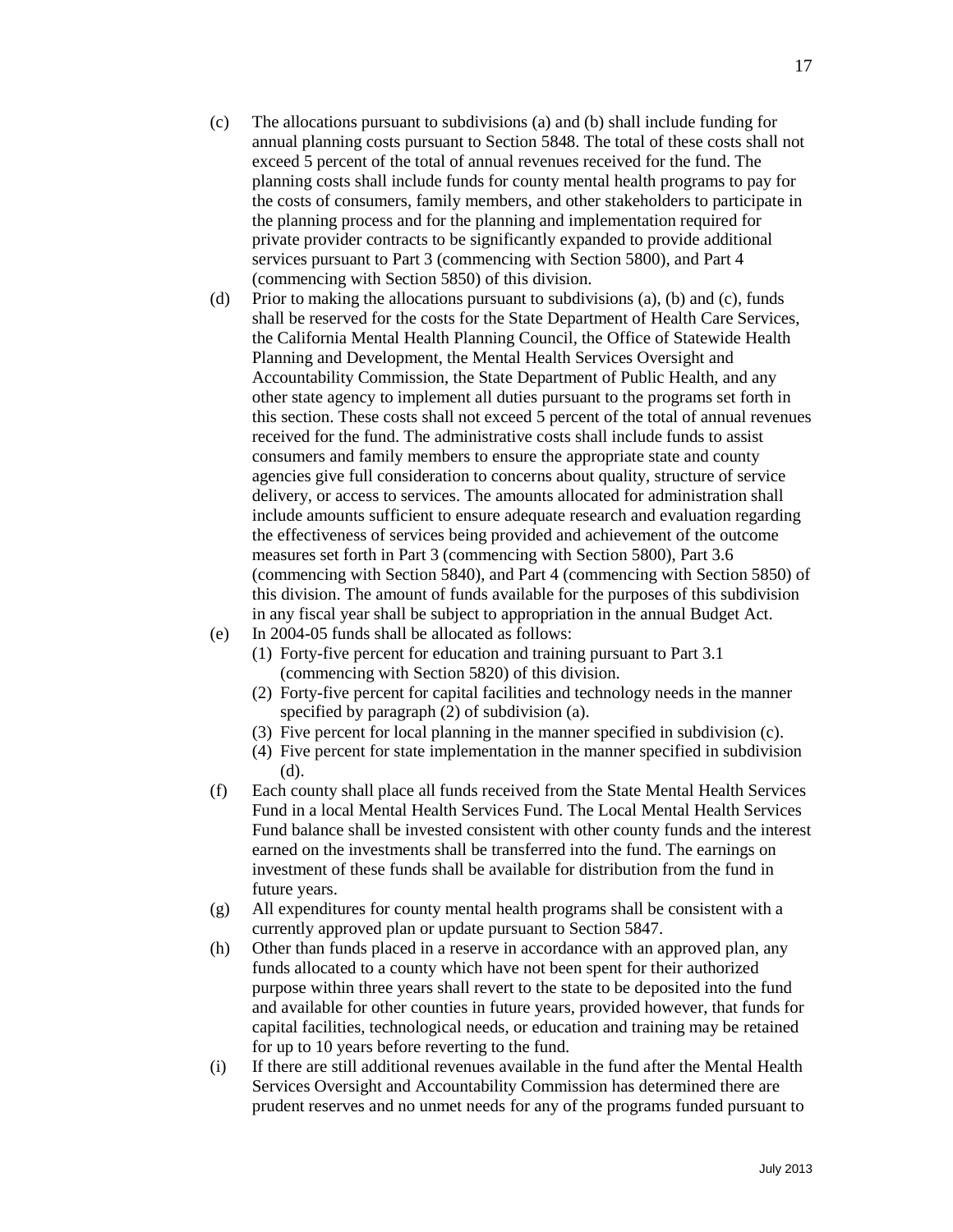this section, including all purposes of the Prevention and Early Intervention Program, the commission shall develop a plan for expenditures of these revenues to further the purposes of this act and the Legislature may appropriate these funds for any purpose consistent with the commission's adopted plan which furthers the purposes of this act.

- (j) For the 2011-12 fiscal year, General Fund revenues will be insufficient to fully fund many existing mental health programs, including Early and Periodic Screening, Diagnosis, and Treatment (EPSDT), Medi-Cal Specialty Mental Health Managed Care, and mental health services provided for special education pupils. In order to adequately fund those programs for the 2011-12 fiscal year and avoid deeper reductions in programs that serve individuals with severe mental illness and the most vulnerable, medically needy citizens of the state, prior to distribution of funds under paragraphs (1) to (6), inclusive, of subdivision (a), effective July 1, 2011, moneys shall be allocated from the Mental Health Services Fund to the counties as follows:
	- (1) Commencing July 1, 2011, one hundred eighty-three million six hundred thousand dollars (\$183,600,000) of the funds available as of July 1, 2011, in the Mental Health Services Fund, shall be allocated in a manner consistent with subdivision (c) of Section 5778 and based on a formula determined by the state in consultation with the California Mental Health Directors Association to meet the fiscal year 2011-12 General Fund obligation for Medi-Cal Specialty Mental Health Managed Care.
	- (2) Upon completion of the allocation in paragraph (1), the Controller shall distribute to counties ninety-eight million five hundred eighty-six thousand dollars (\$98,586,000) from the Mental Health Services Fund for mental health services for special education pupils based on a formula determined by the state in consultation with the California Mental Health Directors Association.
	- (3) Upon completion of the allocation in paragraph (2), the Controller shall distribute to counties 50 percent of their 2011-12 Mental Health Services Act component allocations consistent with Sections 5847 and 5891, not to exceed four hundred eighty-eight million dollars (\$488,000,000). This allocation shall commence beginning August 1, 2011.
	- (4) Upon completion of the allocation in paragraph (3), and as revenues are deposited into the Mental Health Services Fund, the Controller shall distribute five hundred seventy-nine million dollars (\$579,000,000) from the Mental Health Services Fund to counties to meet the General Fund obligation for EPSDT for fiscal year 2011-12. These revenues shall be distributed to counties on a quarterly basis and based on a formula determined by the state in consultation with the California Mental Health Directors Association. These funds shall not be subject to reconciliation or cost settlement.
	- (5) The Controller shall distribute to counties the remaining 2011-12 Mental Health Services Act component allocations consistent with Sections 5847 and 5891, beginning no later than April 30, 2012. These remaining allocations shall be made on a monthly basis.
	- (6) The total one-time allocation from the Mental Health Services Fund for EPSDT, Medi-Cal Specialty Mental Health Managed Care, and mental health services provided to special education pupils as referenced shall not exceed eight hundred sixty-two million dollars (\$862,000,000). Any revenues deposited in the Mental Health Services Fund in fiscal year 2011-12 that exceed this obligation shall be distributed to counties for remaining fiscal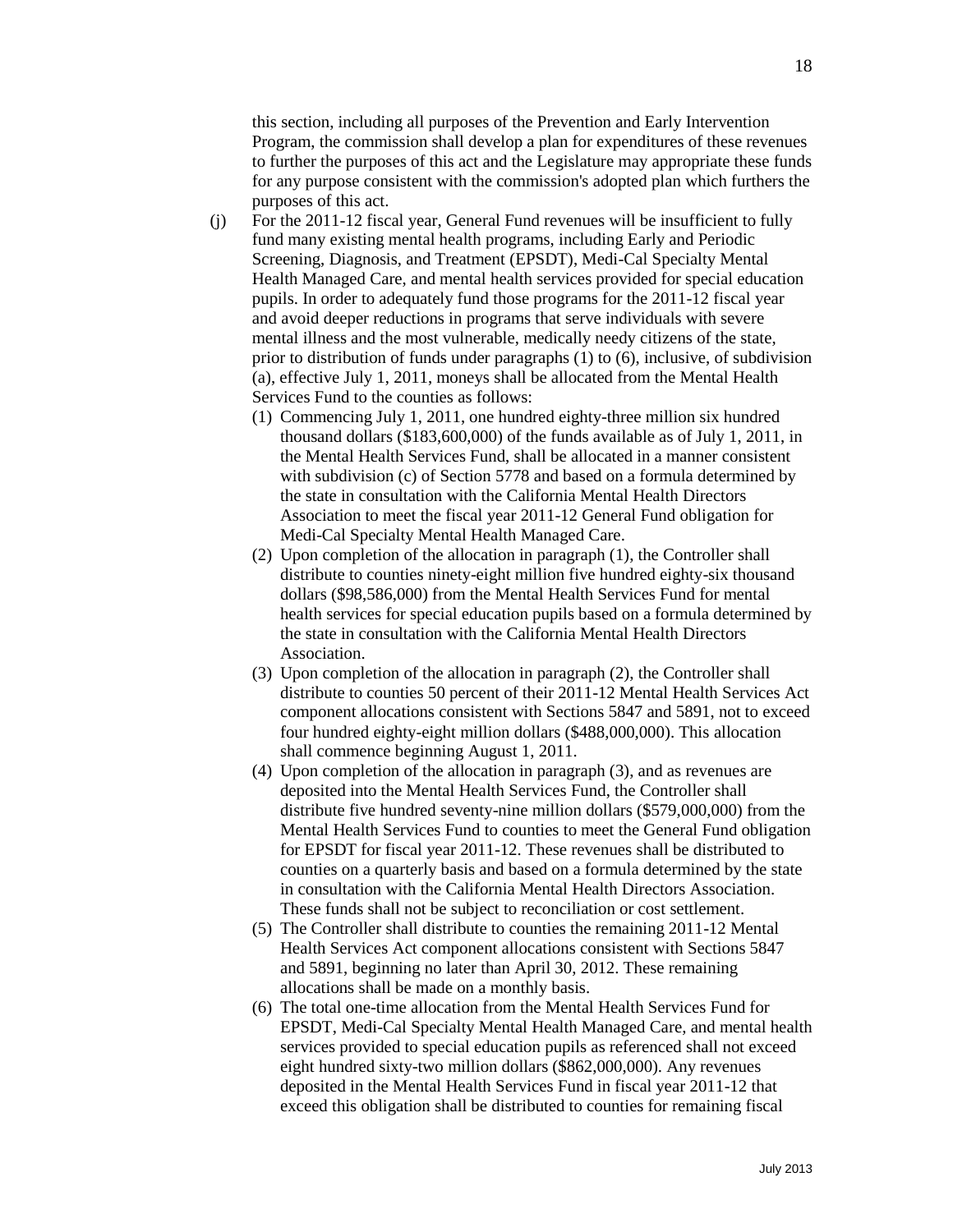- with Sections 5847 and 5891. (k) Subdivision (j) shall not be subject to repayment.
- (l) Subdivision (j) shall become inoperative on July 1, 2012.
- 5893. (a) In any year in which the funds available exceed the amount allocated to counties, such funds shall be carried forward to the next fiscal year to be available for distribution to counties in accordance with Section 5892 in that fiscal year.
	- (b) All funds deposited into the Mental Health Services Fund shall be invested in the same manner in which other state funds are invested. The fund shall be increased by its share of the amount earned on investments.
- 5894. In the event that Part 3 (commencing with Section 5800) or Part 4 (commencing with Section 5850) of this division, are restructured by legislation signed into law before the adoption of this measure, the funding provided by this measure shall be distributed in accordance with such legislation; provided, however, that nothing herein shall be construed to reduce the categories of persons entitled to receive services.
- 5895. In the event any provisions of Part 3 (commencing with Section 5800), or Part 4 (commencing with Section 5850) of this division, are repealed or modified so the purposes of this act cannot be accomplished, the funds in the Mental Health Services Fund shall be administered in accordance with those sections as they read on January 1, 2004.
- 5897. (a) Notwithstanding any other provision of state law, the State Department of Health Care Services shall implement the mental health services provided by Part 3 (commencing with Section 5800), Part 3.6 (commencing with Section 5840), and Part 4 (commencing with Section 5850) of this division through contracts with county mental health programs or counties acting jointly. A contract may be exclusive and may be awarded on a geographic basis. As used herein a county mental health program includes a city receiving funds pursuant to Section 5701.5
	- (b) Two or more counties acting jointly may agree to deliver or subcontract for the delivery of such mental health services. The agreement may encompass all or any part of the mental health services provided pursuant to these parts. Any agreement between counties shall delineate each county's responsibilities and fiscal liability.
	- (c) The department shall implement the provisions of Part 3 (commencing with Section 5800), Part 3.2 (commencing with Section 5830), Part 3.6 (commencing with Section 5840), and Part 4 (commencing with Section 5850) of this division through the annual county mental health services performance contract, as specified in Chapter 2 (commencing with Section 5650) of Part 2 of Division 5.
	- (d) When a county mental health program is not in compliance with its performance contract, the department may request a plan of correction with a specific timeline to achieve improvements.
	- (e) Contracts awarded by the State Department of Health Care Services, the California Mental Health Planning Council, the Office of Statewide Health Planning and Development, and the Mental Health Services Oversight and Accountability Commission pursuant to Part 3 (commencing with 5800), Part 3.1 (commencing with 5820), Part 3.2 (commencing with Section 5830), Part 3.6 (commencing with Section 5840), Part 3.7 (commencing with Section 5845), Part 4 (commencing with Section 5850), and Part 4.5 (commencing with Section 5890) of this division, may be awarded in the same manner in which contracts are awarded pursuant to Section 5814 and the provisions of subdivisions (g) and (h) of Section 5814 shall apply to such contracts*.*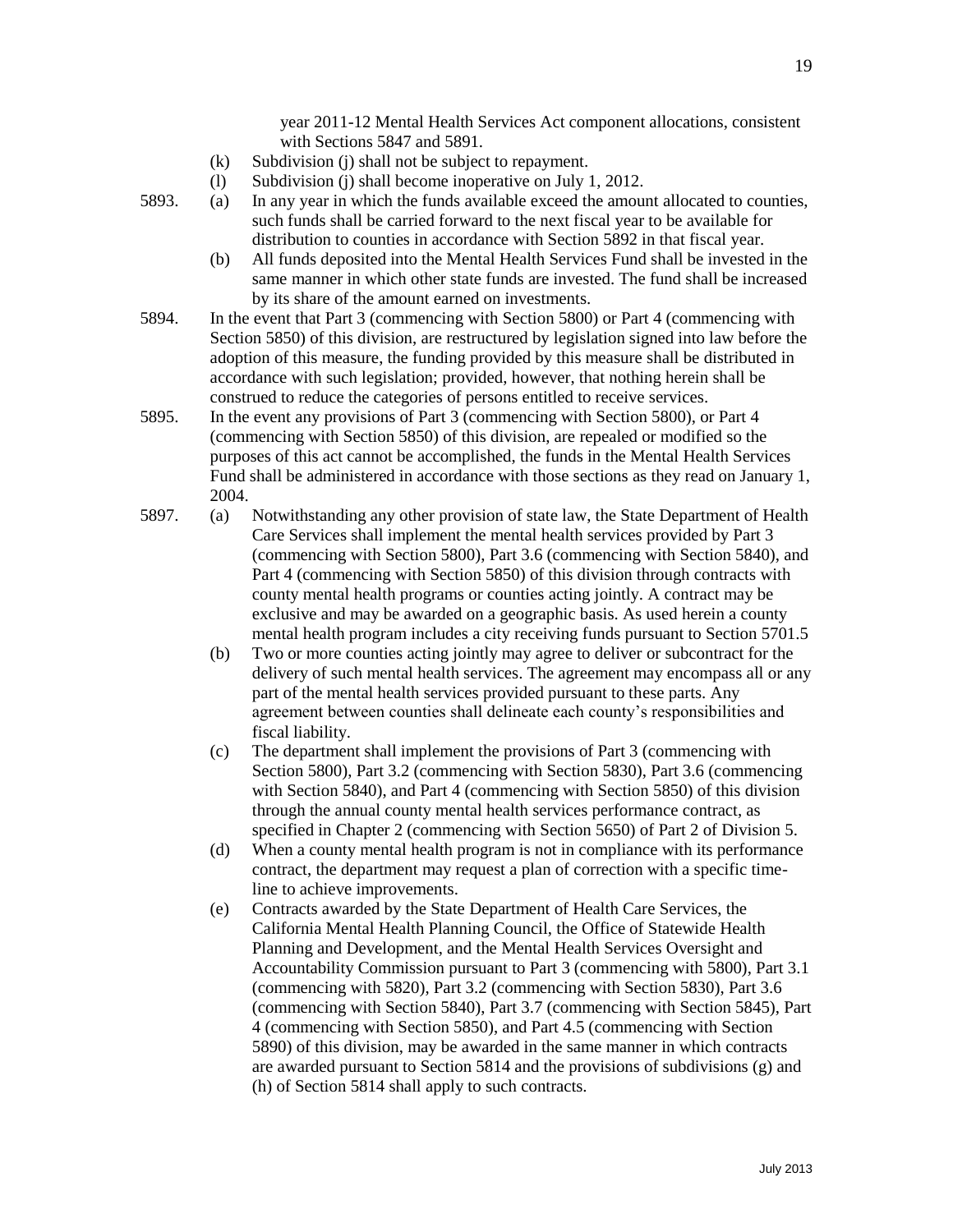- (f) For purposes of Section 5775, the allocation of funds pursuant to Section 5892 which are used to provide services to Medi-Cal beneficiaries shall be included in calculating anticipated county matching funds and the transfer to the State Department of Health Care Services of the anticipated county matching funds needed for community mental health programs.
- 5898. The State Department of Health Care Services, in consultation with the Mental Health Services Oversight and Accountability Commission, shall develop regulations, as necessary, for the State Department of Health Care Services, the Mental Health Services Oversight and Accountability Commission, or designated state and local agencies to implement this act. Regulations adopted pursuant to this section shall be developed with the maximum feasible opportunity for public participation and comments.
- 5899. (a) The State Department of Health Care Services, in consultation with the Mental Health Services Oversight and Accountability Commission and the California Mental Health Directors Association, shall develop and administer instructions for the Annual Mental Health Services Act Revenue and Expenditure Report. This report shall be submitted electronically to the department and to the Mental Health Services Oversight and Accountability Commission.
	- (b) The purpose of the Annual Mental Health Services Act Revenue and Expenditure Report is as follows:
		- (1) Identify the expenditures of the Mental Health Services Act (MHSA) funds that were distributed to each county.
		- (2) Quantify the amount of additional funds generated for the mental health system as a result of the MHSA.
		- (3) Identify unexpended funds, and interest earned on MHSA funds.
		- (4) Determine reversion amounts, if applicable, from prior fiscal year distributions.
	- (c) This report is intended to provide information that allows for the evaluation of the following:
		- (1) Children's systems of care.
		- (2) Prevention and early intervention strategies.
		- (3) Innovative projects.
		- (4) Workforce education and training.
		- (5) Adults and older adults systems of care.
		- (6) Capital facilities and technology needs.

# **SECTION 16**

The provisions of this act shall become effective January 1 of the year following passage of the act, and its provisions shall be applied prospectively.

The provisions of this act are written with the expectation that it will be enacted in November of 2004. In the event that it is approved by the voters at an election other than one which occurs during the 2004-05 fiscal year, the provisions of this act which refer to fiscal year 2005-06 shall be deemed to refer to the first fiscal year which begins after the effective date of this act and the provisions of this act which refer to other fiscal years shall refer to the year that is the same number of years after the first fiscal year as that year is in relationship to 2005-06.